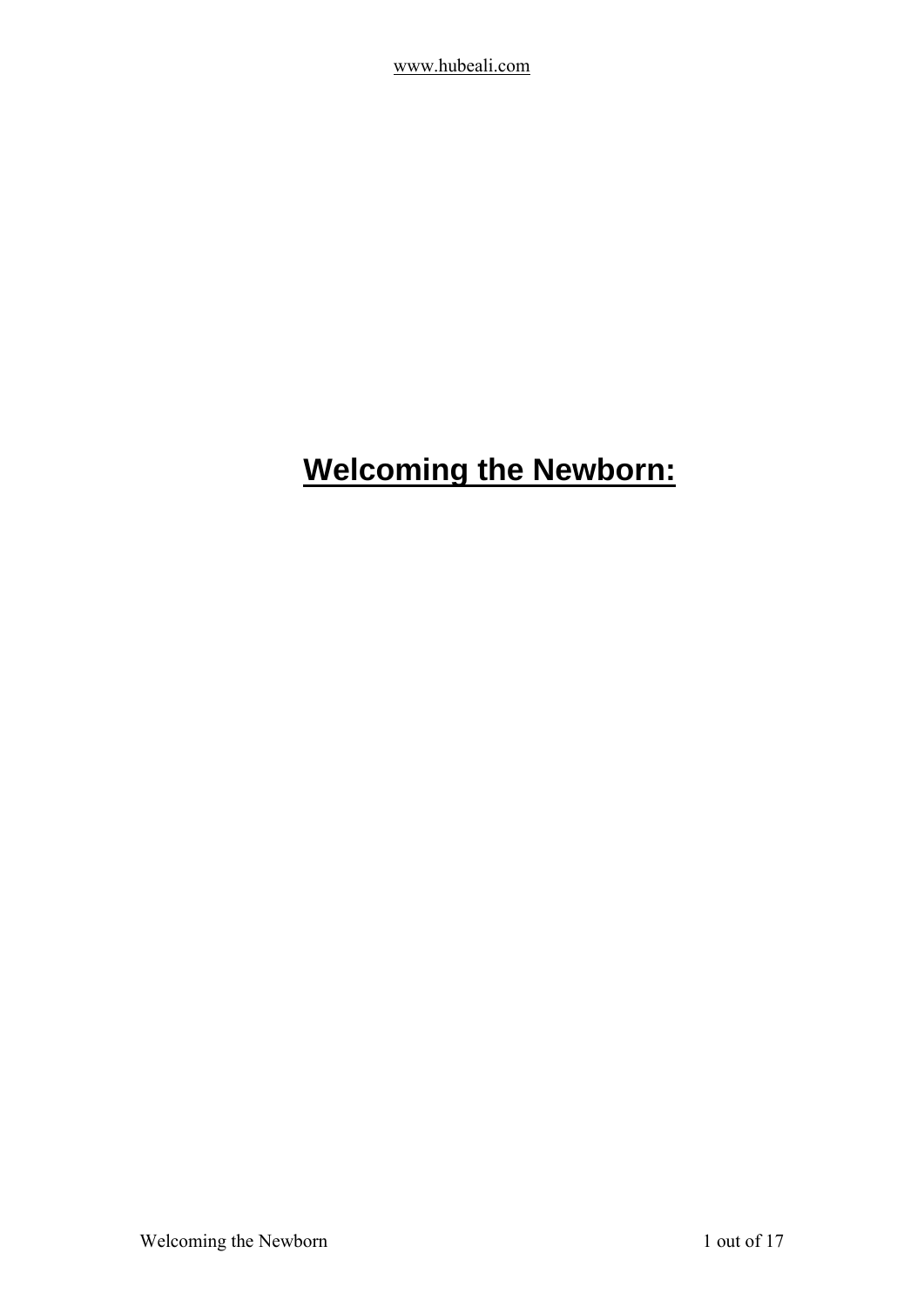# <u>بِيْنِ وَلِّلْأَأْتَرَائِحَةِ مِنْ</u>

## **TABLE OF CONTENTS**

| Welcoming the Newborn:                                                                  |      |
|-----------------------------------------------------------------------------------------|------|
|                                                                                         |      |
| Introduction:                                                                           |      |
|                                                                                         |      |
| Agigah                                                                                  | .6   |
| No Charity Would Replace the Obligatory Aqiqah                                          |      |
| Aqiqah on $7th$ Day, Give Charity Silver in Equivalent Weight of Newborn's Hair 8       |      |
| Aqiqah for Boys or Girls is the Same.                                                   |      |
|                                                                                         |      |
| Aqiqah Animal May not be of Similar Requirement to Animal of Sacrifice 10               |      |
|                                                                                         |      |
| The Mother Should not Eat from the Meat of Agigah                                       |      |
| The Cooked Meat should be Offer to the People of Wilayat of Masomeen <sup>asws</sup> 12 |      |
|                                                                                         |      |
|                                                                                         | . 14 |
|                                                                                         | . 16 |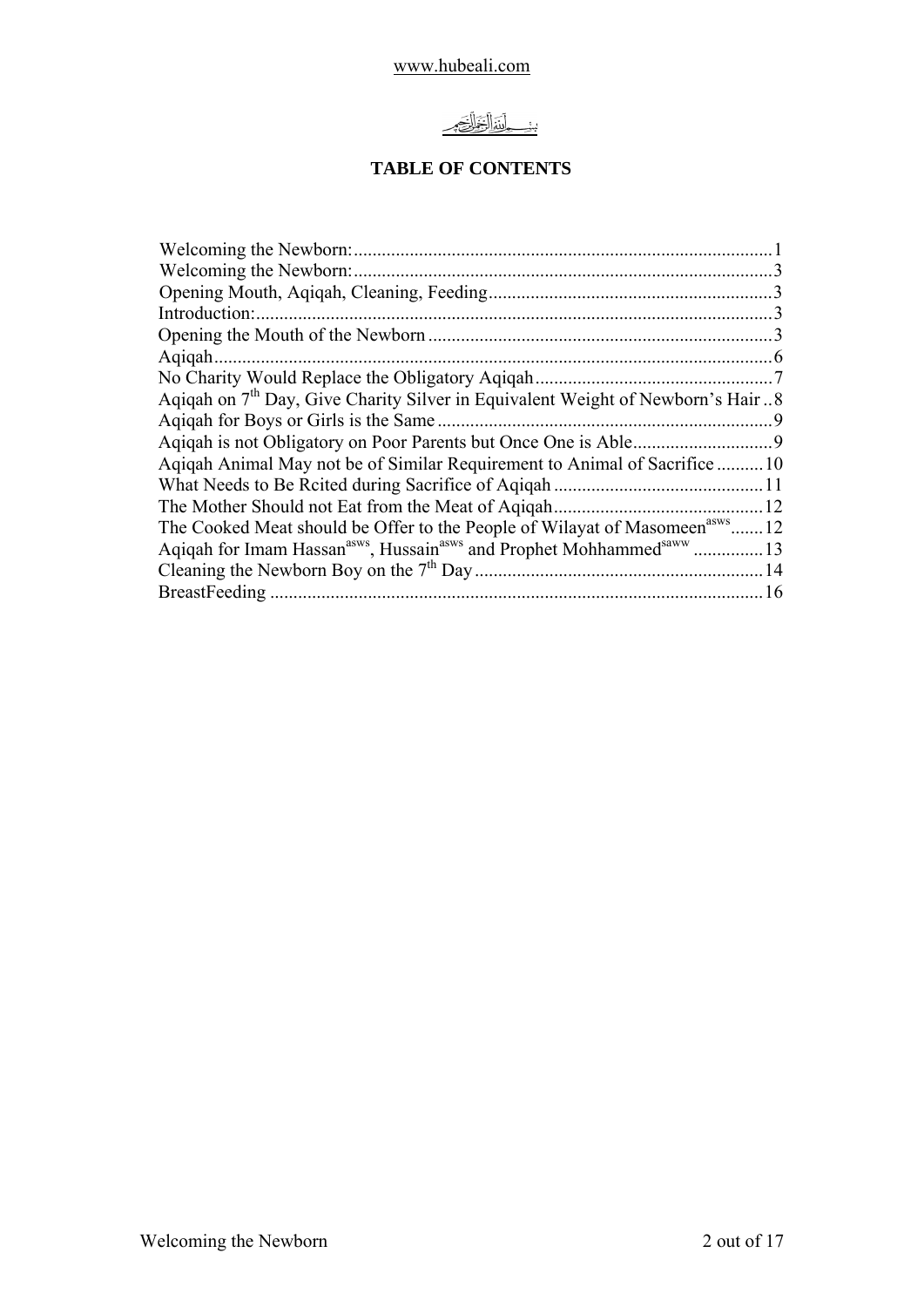# **Welcoming the Newborn:**

## **Opening Mouth, Aqiqah, Cleaning, Feeding**

### <span id="page-2-0"></span>**Introduction:**

A short article, based on the Ahadith of Masomeen<sup>asws</sup>, is compiled in which few extremely necessary and important steps, one needs to take, in welcoming the newborn baby are presented.

## **Opening the Mouth of the Newborn**

مُحَمَّدُ بْنُ يَحْيَى عَنْ أَحْمَدَ بْنِ مُحَمَّدٍ عَنِ ابْنِ فَضَّالٍ عَنْ أَبِي إِسْمَاعِيلَ الصَّيْقَلِ عَنْ أَبِي يَحْيَى الرَّازِيِّ عَنْ أَبِي عَبْدِ اللَّهِ ع قَالَ إِذَا وُلِدَ لَكُمُ الْمَوْلُودُ أَيَّ شَيْءٍ تَصْنَعُونَ بِهِ قُلْتُ لَا أَدْرِي مَا نَصْنَعُ بِهِ قَالَ خُذْ عَدَسَةَ جَاوَشِيرَ فَدُفْهُ بِمَاءٍ ثُمَّ قَطِّرْ فِي أَنْفِهِ فِي الْمَنْخِرِ الْأَيْمَنِ قَطْرَتَيْنِ وَ فِي الْأَيْسَرِ قَطْرَةً وَاحِدَةً وَ أَذِّنْ فِي أُذُنِهِ الْيُمْنَى وَ أَقِمْ فِي الْيُسْرَى تَفْعَلُ بِهِ ذَلِكَ قَبْلَ أَنْ تُقْطَعَ سُرَّتُهُ فَإِنَّهُ لَا يَفْزَعُ أَبَداً وَ لَا تُصِيبُهُ أُمُّ الصِّبْيَانِ

Muhammad ibn Yahya has narrated from Ahmad ibn Muhammad from ibn Faddal from abu "Isma'il al-Sayqal from abu Yabya al-Raziy who has said the following:

"Abu 'Abd Allah<sup>asws</sup> once asked, 'When a child is born what do you do for the child?' I (the narrator) replied, 'I do not know what we should do.' The Imam<sup>asws</sup> said, Take 'Jaw shir<sup>[1](#page-2-1)</sup>'- of the size of a lentil and warm it up with water then drop in the nostrils of the child; two drops in the right and one drop in the left; say Adhan in the right ear and Iqamah in the left ear. You should do it before cutting off the umbilical cord. This protects the child against shock and seizure<sup>[2](#page-2-2)</sup>.

الْحُسَيْنُ بْنُ مُحَمَّدٍ عَنْ مُعَلَّى بْنِ مُحَمَّدٍ عَنِ الْحَسَنِ بْنِ عَلِيٍّ عَنْ أَبَانٍ عَنْ حَفْصٍ الْكُنَاسِيِّ عَنْ أَبِي عَبْدِ اللَّهِ ع قَالَ مُرُوا الْقَابِلَةَ أَوْ بَعْضَ مَنْ يَلِيهِ أَنْ تُقِيمَ الصَّلَاةَ فِي أُذُنِهِ الْيُمْنَى فَلَا يُصِيبَهُ لَمَمٌ وَ لَا تَابِعَةٌ أَبَداً

AI-Husayn from Muhammad has narrated from Mu'alla' ibn Muhammad from al-Hassan ibn Ali from Aban from Hafs al-Kunasiy who has said the following :

"Abu 'Abd Allah<sup>asws</sup> has said, 'Instruct the doctor or someone involved (with labour) to say Salat (prayer) in the right ear of the child to protect the child against the effect of insanity or the Jinn that follows human beings. $3$ 

عَلِيُّ بْنُ إِبْرَاهِيمَ عَنْ أَبِيهِ عَنْ إِسْمَاعِيلَ بْنِ مَرَّارٍ عَنْ يُونُسَ عَنْ بَعْضِ أَصْحَابِهِ عَنْ أَبِي جَعْفَرٍ ع قَالَ قَالَ يُحَنَّكُ الْمَوْلُودُ بِمَاءِ الْفُرَاتِ وَ يُقَامُ فِي أُذُنِهِ

Ali ibn Ibrahim has narrated from his father from 'Isma'il ibn Marrar from Yunus from certain persons of his people who have said the following:

<sup>&</sup>lt;sup>1</sup> Sweet (made out of dates)

<span id="page-2-3"></span><span id="page-2-2"></span><span id="page-2-1"></span> $^2$  Al-Kafi, vol. 6, H. 10322, Ch. 13, h. 4  $^2$  24 : ص  $6$  :  $\frac{1}{3}$  Thid h. 2  $3$  Ibid, h. 2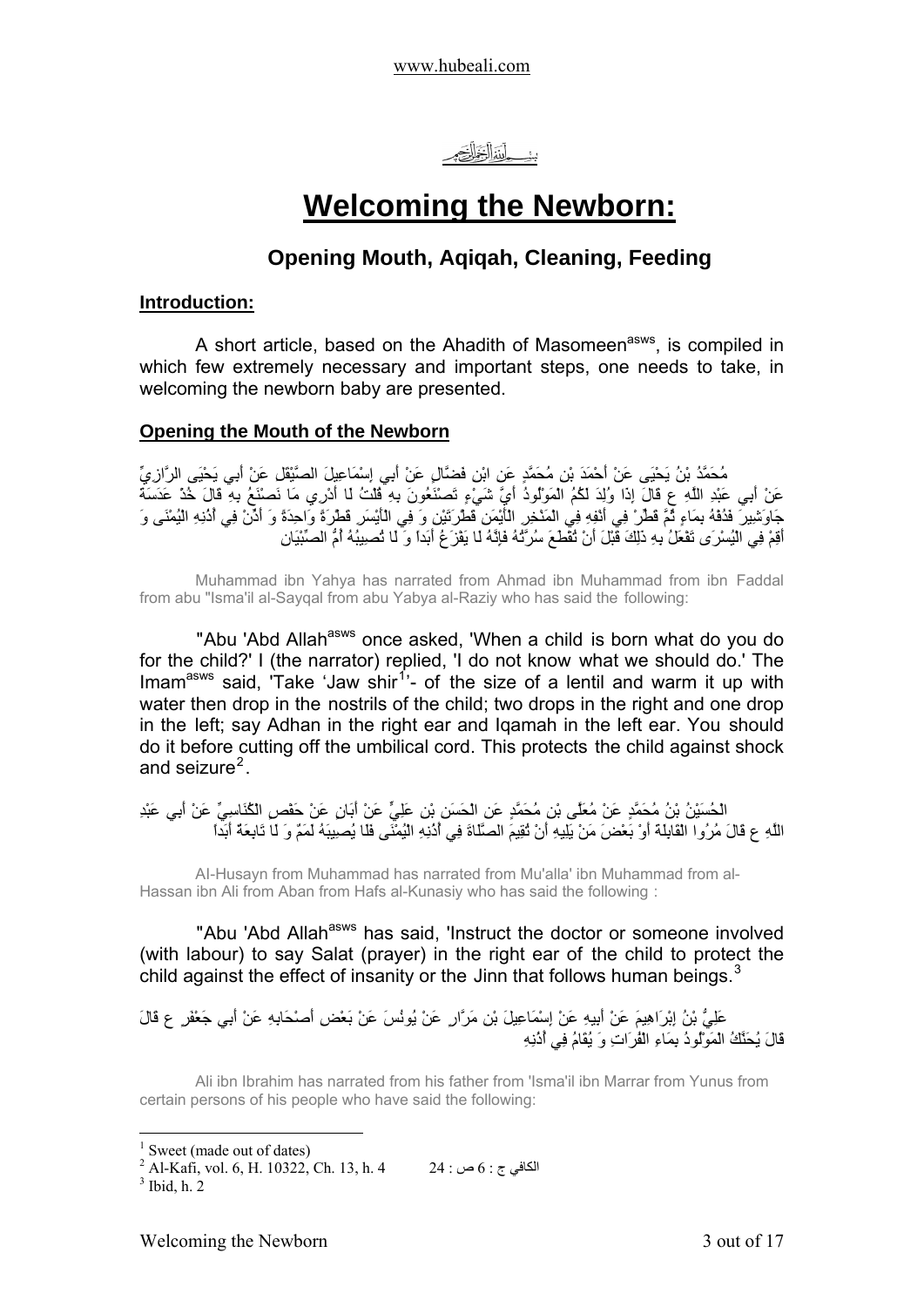"Abu Jafar<sup>asws</sup> has said, 'Drops of water from Euphrates or water from the sky should be dropped in the new-born's mouth and Iqamah should be said in his ear.<sup>[4](#page-3-0)</sup>

وَ فِي رِوَايَةٍ أُخْرَى حَنِّكُوا أَوْلَادَآُمْ بِمَاءِ الْفُرَاتِ وَ بِتُرْبَةِ قَبْرِ الْحُسَيْنِ ع فَإِنْ لَمْ يَكُنْ فَبِمَاءِ السَّمَاءِ

In another hadith it is said: 'You should drop water from Euphrates and soil from the grave of al-Hussain<sup>asws</sup>, or water from the sky in the mouth of your newborn ones.<sup>[5](#page-3-1)</sup>

عِدَّةٌ مِنْ أَصْحَابِنَا عَنْ أَحْمَدَ بْنِ مُحَمَّدٍ عَنِ الْقَاسِمِ بْنِ يَحْيَى عَنْ جَدِّهِ الْحَسَنِ بْنِ رَاشِدٍ عَنْ أَبِي بَصِيرٍ عَنْ أَبِي عَبْدِ اللَّهِ ع قَالَ قَالَ أَمِيرُ الْمُؤْمِنِينَ ع حَنِّكُوا أَوْلَادَآُمْ بِالتَّمْرِ هَكَذَا فَعَلَ النَّبِيُّ ص بِالْحَسَنِ وَ الْحُسَيْنِ ع

A number of our people have narrated from Ahmad ibn Muhammad from al- Qasim ibn Yahya from his grandfather al-l Iassan ibn Rashid from abu Basir who has said the following:

"Abu 'Abd Allah<sup>asws</sup> has said that 'Amir ul Momaneen<sup>asws</sup> has said, 'Feed your newborn children dates (from your finger) because the Holy Prophet<sup>saww</sup>, did so with al-Hassan<sup>asws</sup> and al-Hussain<sup>asws [6](#page-3-2)</sup>

عَلِيُّ بْنُ إِبْرَاهِيمَ عَنْ أَبِيهِ عَنِ النَّوْفَلِيِّ عَنِ السَّكُونِيِّ عَنْ أَبِي عَبْدِ اللَّهِ ع قَالَ قَالَ رَسُولُ اللَّهِ ص مَنْ وُلِدَ لَهُ مَوْلُودٌ فَلْيُؤَذِّنْ فِي أُذُنِهِ الْيُمْنَى بِأَذَانِ الصَّلَاةِ وَ لْيُقِمْ فِي الْيُسْرَى فَإِنَّهَا عِصْمَةٌ مِنَ الشَّيْطَانِ الرَّجِيمِ

Ali ibn Ibrahim has narrated from his father, who from al-Nawfaliy, who from al-Sakuniy who has said the following:

"Abu 'Abd Allah<sup>asws</sup> has stated this Hadith. 'The Messenger of Allah<sup>saww</sup> has said, 'One must say Adhan for Salat (prayer) in the right ear of a newborn child and Iqamah in the left ear to protect the child from Satan, condemned to be stoned.'<sup>[7](#page-3-3)</sup>"'

و عنه عن أبي جميلة عن سليمان بن هارون أنه سمع أبا عبد االله ع يقول من شرب من ماء الفرات و حنك به فهو محبنا أهل البيت

My father narrated to me form Saad ibn Abd Allah, who from Ahmad ibn Mohammed ibn Isa, who from Abi Jamilah, who from Sulayman ibn Harun, who said the following:

"Abu 'Abd Allah<sup>asws</sup> (Imam Jafar e Sadiq<sup>asws</sup>) said: If the water of the Euphrates River is used to open the mouth of a (newborn) and is his first drink, he will be among those who love us<sup>asws</sup>, the Aniul Bayt<sup>asws</sup>.

حدثني محمد بن الحسن بن أحمد بن الوليد عن محمد بن الحسن الصفار عن أحمد بن محمد بن عيسى عن الحسن بن علي بن فضال عن ثعلبة بن ميمون عن سليمان بن هارون العجلي قال سمعت أبا عبد الله ع يقول ما أظن أحدا يحنك بماء الفرات إلا أحبنا أهل البيت و سألني آم بينك و بين ماء الفرات فأخبرته فقال لو آنت عنده لأحببت أن آتيه طرفي النهار

 $<sup>4</sup>$  Ibid, h. 3</sup>

<span id="page-3-1"></span><span id="page-3-0"></span> $<sup>5</sup>$  Ibid, h. 4</sup>

<span id="page-3-2"></span><sup>6</sup> Al-Kafi, vol. 6, H. 10326, Ch. 13, h. 5

<span id="page-3-3"></span> $<sup>7</sup>$  Ibid, h. 6</sup>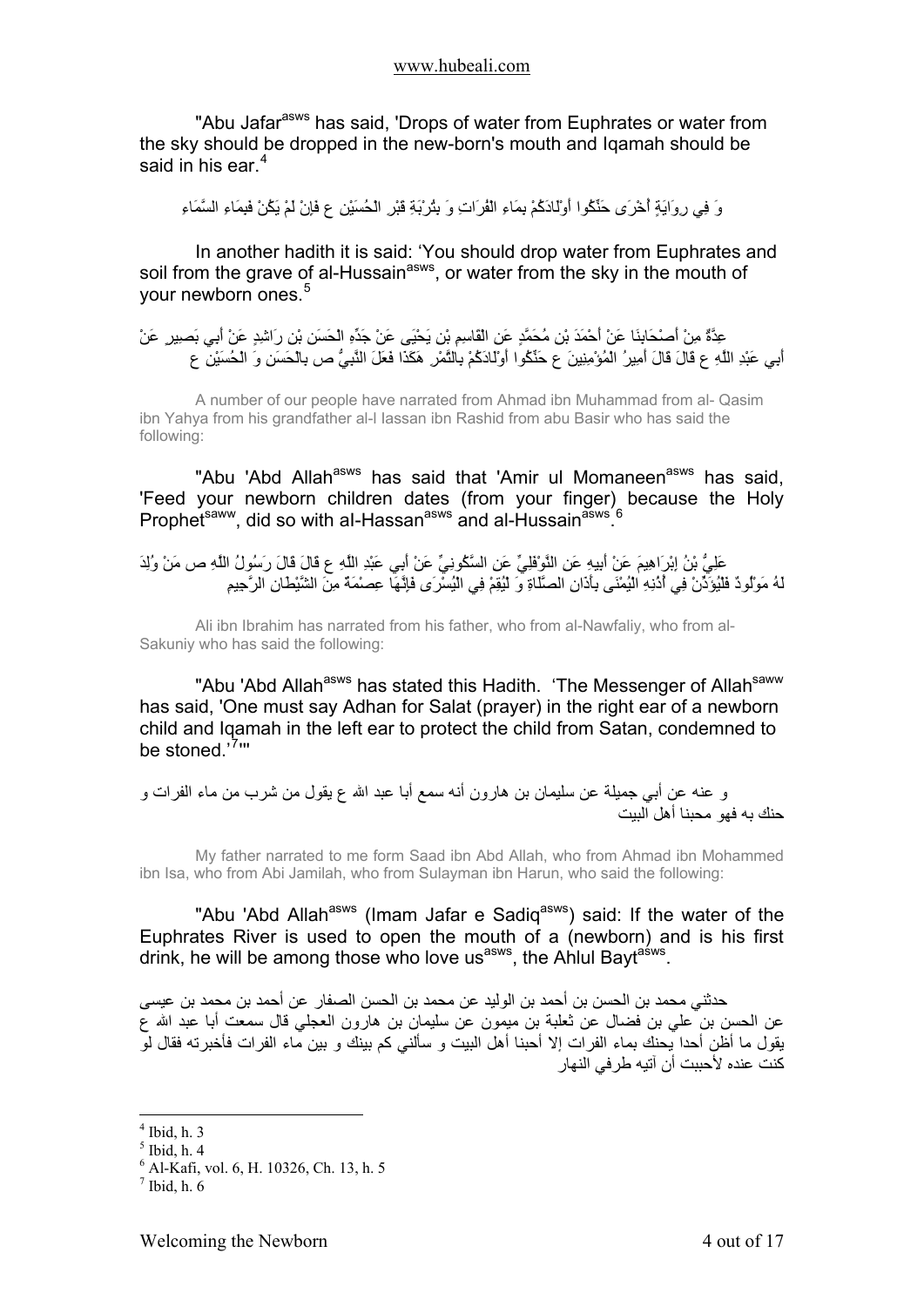Mohammed ibn Hasan ibn Ahmad ibn Walid narrated to me from Mohammed ibn Hasan Al-Saffar, who from Ahmad ibn Mohammed ibns Isa, who frm Hasan ibn Ali bin Faddal, who from Thalabah ibn Maymun, who from Sulayman ibn Harun al-Ljli, who said the following:

'I heard Abu 'Abd Allah<sup>asws</sup> (Imam Jafar e Sadiq<sup>asws</sup>) said: I do not foresee any (newborn) whose mouth is opened with water from the Euphrates River to be anyone other than from among those who love us<sup>asws</sup>, the Ahlul Bayt<sup>asws</sup>.

Then The Imam<sup>asws</sup> asked me: 'What is the distance between you and the Eupharetes River?' I answered the Imam<sup>asws</sup> and then Imam<sup>asws</sup> said: 'If lasws were next to it, lasws would love to go to it at the two ends of every day.'<sup>8</sup>

حدثني أبي عن سعد بن عبد االله عن إبراهيم بن مهزيار عن أخيه علي بن مهزيار عن ابن أبي عمير عن الحسين بن عثمان عن أبي عبد الله ع و محمد بن أبي حمزة عمن ذكره عن أبي عبد الله ع قال ما أظَّن أحدا يحنك بماء الفرات إلا كان لنا شيعة قال قال ابن أبي عمير و لا أعلمه ابن سنان إلا و قد رواه لي و روى ابن أبي عمير عن بعض أصحابنا قال يجري في الفرات ميزابان من الجنة

My father narrated to me form Saad ibn Abd Allah, who from Ibrahim ibn Mahziyar, who from his brother Ali ibn Mahziyar, who from Ibn Abi Umayr, who from Hussain ibn Uthman, who said the following:

'Abu 'Abd Allah<sup>asws</sup> (Imam Jafar e Sadiq<sup>asws</sup>) said: I do not foresee any (newborn) whose mouth is opend with water from the Euphrates River to be anyone other than from among our<sup>asws</sup> Shia.

The above hadith has also been narrated to me through the following chain….'<sup>[9](#page-4-1)</sup>

حدثني علي بن الحسين بن موسى بن بابويه عن سعد بن عبد االله عن أحمد بن محمد بن عيسى عن ابن فضال عن ثعلبة بن ميمون عن سليمان بن هارون قال قال أبو عبد الله ع ما أظن أحدا يحنك بماء الفرات إلا أحبنا أهل البيت

Ali ibn Hussain ibn Musa ibn Babawayh narrated to me from Saad ibn Abd Allah, who from Ahmad ibn Muhammad ibn Isa, who from ibn Faddal, who from Thalabah ibn Maymun, who from Sulayman ibn Harun, who said the following:

'I heard Abu 'Abd Allah<sup>asws</sup> (Imam Jafar e Sadiq<sup>asws</sup>) said: I do not perceive any (newborn) whose mouth is opend with water of the Euphrates River to be anyone other than from among those who love us<sup>asws</sup>, the Ahlul Bayt<sup>asws</sup>.<sup>[10](#page-4-2)</sup>

حدثني محمد بن عبد الله بن جعفر الحمير ي عن أبيه عن أحمد بن محمد البر في عن عبد الرحمن بن حماد الكوفي قال حدثنا عبد الله بن محمد الحجال عن غالب بن عثمان عن عقبة بن خالد قال ذكر أبو عبد الله ع الفرات قال أما إنه من شيعة علي ع و ما حنك به أحد إلا أحبنا أهل البيت

<sup>8</sup> Kamil al-Ziyarat, Chapter 13, H. 4

<span id="page-4-1"></span><span id="page-4-0"></span> $<sup>9</sup>$  Ibid, H. 11</sup>

<span id="page-4-2"></span><sup>&</sup>lt;sup>10</sup> Kamil al-Ziyarat, Chapter 13, H. 13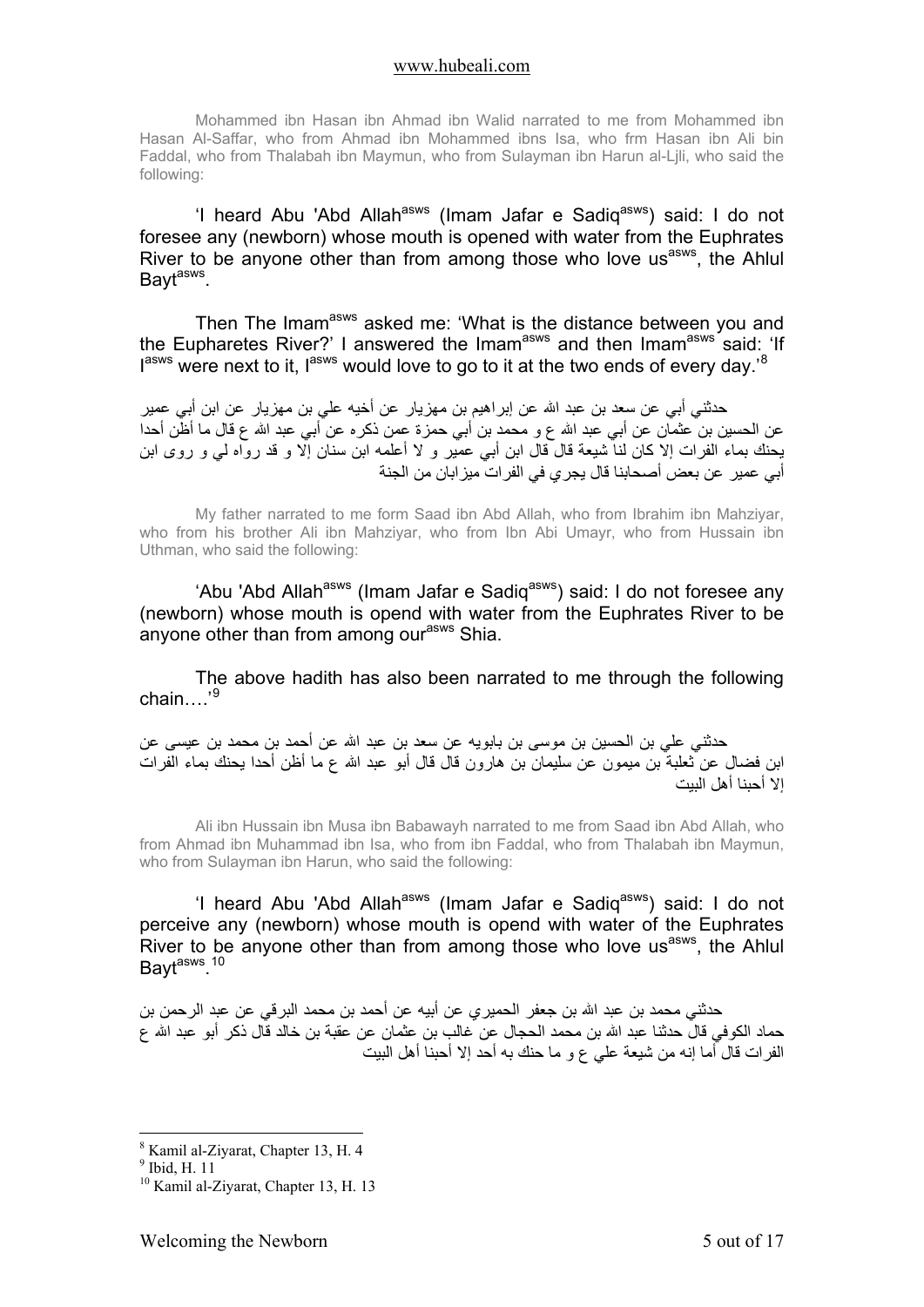<span id="page-5-0"></span>Mohammed ibn ibn Abd Allah ibn Jafar Al-Himyari narrated to me from his father, who from Ahmad ibn Mohammed Al-Barqi, who from Abdil Rahman ibn Hammad Al-Kufi, who from Abd Allah ibn Mohammed Al-Hajjal, who from Ghalib ibn Uthman, who from Uqbah ibn Khalid, who said the following:

'I heard Abu 'Abd Allah<sup>asws</sup> (Imam Jafar e Sadiq<sup>asws</sup>) mentioned the Euphrates (River) and said: Verily it (the Euphrates River) is from among the Shia of Ali<sup>asws</sup>. No one's mouth is opened with it without him loving us, the Ahlul Bayt<sup>asws</sup>.<sup>[11](#page-5-1)</sup>

حدثني أبي عن الحسن بن متيل عن عمران بن موسى عن أبي عبد االله الجاموراني الرازي عن الحسن بن علي بن أبي حمزة عن سيف بن عميرة عن صندل عن هارون بن خارجة قال قال أبو عبد االله ع ما أحد يشرب من ماء الفرات و يحنك به إذا ولد إلا أحبنا لأن الفرات نهر مؤمن

My father narrated to me from Hasan ibn Mattil, who from Imran ibn Musa, who from Abi Abd Allah Al-Jamurani Al-Razi, who from Hasan ibn Ali ibn Abi Hamzah, who from Sayf ibn Amirah, who from Sandal, who from Harun ibn Kharijah, who said the following:

Abu 'Abd Allah<sup>asws</sup> (Imam Jafar-e-Sadiq<sup>asws</sup>) said: 'If the water of the Euphrates (River) is the first thing that is given to a newborn baby and if the baby drinks it, he will be among those who love us<sup>asws</sup> because the Europhrates River is 'Momin' (beliver).<sup>[12](#page-5-2)</sup>

### **Aqiqah**

## مُحَمَّدُ بْنُ يَحْيَى عَنْ أَحْمَدَ بْنِ مُحَمَّدٍ عَنْ عَلِيِّ بْنِ الْحَكَمِ عَنْ عَلِيِّ بْنِ أَبِي حَمْزَةَ عَنِ الْعَبْدِ الصَّالِحِ ع قَالَ الْعَقِيقَةُ وَاجِبَةٌ إِذَا وُلِدَ لِلرَّجُلِ وَلَدٌ فَإِنْ أَحَبَّ أَنْ يُسَمِّيَهُ مِنْ يَوْمِهِ فَعَلَ

Muhammad ibn Yahya has narrated from Ahmad ibn Muhammad from Ali ibn al-Hakarn from Ali ibn abu Hamzah, who from the virtuous servant (or Allah)<sup>asws</sup>, who has said the following :

" The Imam<sup>asws</sup> has said. 'Agigah is obligatory when a child is born to one, and if he likes to give him a name on that day he can do so.<sup>[13](#page-5-3)</sup> ".

الْحُسَيْنُ بْنُ مُحَمَّدٍ عَنْ مُعَلَّى بْنِ مُحَمَّدٍ وَ مُحَمَّدُ بْنُ يَحْيَى عَنْ أَحْمَدَ بْنِ مُحَمَّدٍ جَمِيعاً عَنِ الْوَشَّاءِ عَنْ أَحْمَدَ بْنِ عَائِذٍ عَنْ أَبِي خَدِيجَةَ عَنْ أَبِي عَبْدِ اللَّهِ ع قَالَ آُلُّ مَوْلُودٍ مُرْتَهَنٌ بِالْعَقِيقَةِ

Al-Husayn from Muhammad has narrated from Mu'alla' ibn Muhammad and Muhammad ibn Yahya has narrated from Ahmad ibn Muhammad all from al- Washsha' from Ahmad ibn 'A'idh from abu Khadijah who has said the following:

### "Abu 'Abd Allah<sup>asws</sup> has said, 'Every newborn child is safeguarded with 'Aqiqah.'<sup>[14](#page-5-4)</sup>

مُحَمَّدُ بْنُ يَحْيَى عَنْ مُحَمَّدِ بْنِ الْحُسَيْنِ عَنْ مُوسَى بْنِ سَعْدَانَ عَنْ عَبْدِ اللَّهِ بْنِ الْقَاسِمِ عَنْ عَبْدِ اللَّهِ بْنِ سِنَانٍ عَنْ عُمَرَ بْنِ يَزِيدَ قَالَ قُلْتُ لِأَبِي عَبْدِ اللَّهِ ع إِنِّي وَ اللَّهِ مَا أَدْرِي آَانَ أَبِي عَقَّ عَنِّي أَمْ لَا قَالَ فَأَمَرَنِي أَبُو

<u>.</u>

<span id="page-5-1"></span> $11$  Ibid, H. 14

<span id="page-5-2"></span><sup>&</sup>lt;sup>12</sup> Ibid, H, 15

<span id="page-5-4"></span><span id="page-5-3"></span><sup>13</sup> Al-Kafi,vol. 6, H. 10328, Ch. 14, h. 1, 25 : ص : 25  $6 \div 5^{\frac{13}{4}}$  Ibid. h. 2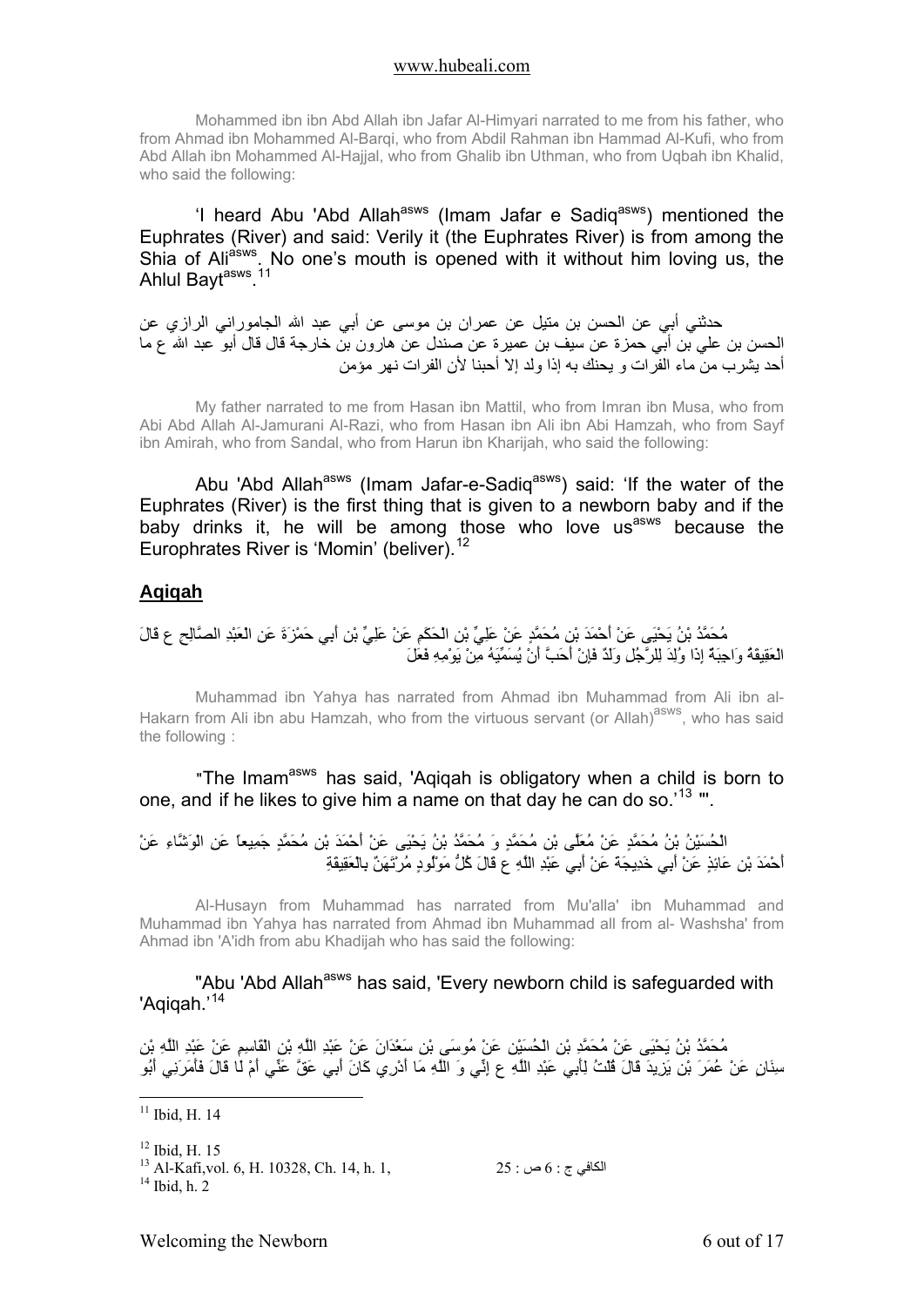<span id="page-6-0"></span>Muhammad ibn Yahya has narrated from Muhammad ibn al-Husayn from Musa ibn Sa'dan from 'Abd Allah ibn al-Qasim from 'Abd Allah ibn Sinan from. Umar ibn Yazid who has said the following:

"I once said to abu 'Abd Allah<sup>asws</sup>, 'I by Allah<sup>azwj</sup> do not know if my father had made 'Aqiqah for me or not.' He (the narrator) has said, 'Abu 'Abd Allah<sup>asws</sup> commanded me and I made 'Aqiqah for myself when I was an old man.' 'Umar has said, 'I heard abu 'Abd Allah<sup>asws</sup>, saying, "Every man is safeguarded with his 'Aqiqah and 'Aqiqah is more urgently needed than Adhiyah (sacrifice animal on Haii).<sup>[15](#page-6-1)</sup>

```
عَلِيُّ بْنُ إِبْرَاهِيمَ عَنْ أَبِيهِ عَنْ إِسْمَاعِيلَ بْنِ مَرَّارٍ عَنْ يُونُسَ عَنْ أَبِي بَصِيرٍ عَنْ أَبِي عَبْدِ اللَّهِ ع قَالَ
                                                                                  سَأَلْتُهُ عَنِ الْعَقِيقَةِ أَ وَاجِبَةٌ هِيَ قَالَ نَعَمْ وَاجِبَةٌ
```
Ali ibn Ibrahim has narrated from his father, who from "lsmail ibn Marrar, who from Yunus from abu Basir who has said the following:

'I once asked abu 'Abd Allah<sup>asws</sup> about 'Agigah: if it is obligatory or not. The Imam<sup>asws</sup> said, 'Yes, it is obligatory.'<sup>[16](#page-6-2)</sup>

### **No Charity Would Replace the Obligatory Aqiqah**

أَبُو عَلِيٍّ الْأَشْعَرِيُّ عَنْ مُحَمَّدِ بْنِ عَبْدِ الْجَبَّارِ عَنْ صَفْوَانَ عَنْ عَبْدِ اللَّهِ بْنِ بُكَيْرٍ قَالَ آُنْتُ عِنْدَ أَبِي عَبْدِ اللَّهِ ع فَجَاءَهُ رَسُولُ عَمِّهِ عَبْدِ اللَّهِ بْنِ عَلِيٍّ فَقَالَ لَهُ يَقُولُ لَكَ عَمُّكَ إِنَّا طَلَبْنَا الْعَقِيقَةَ فَلَمْ نَجِدْهَا فَمَا تَرَى نَتَصَدَّقُ بِثَمَنِهَا فَقَالَ لَا إِنَّ اللَّهَ يُحِبُّ إِطْعَامَ الطَّعَامِ وَ إِرَاقَةَ الدِّمَاءِ

Abu Ali al-Ashariy has narrated from Muhammad ibn 'Abd al-Jabbar, who from Safwan, who from' Abd Allah ibn Bukayr who has said the following:

"Once I was with abu 'Abd Allah<sup>asws</sup>, when a messenger from his uncle came and said, 'Your uncle says, "We tried to find 'Aqiqah but could not find one, Do you think our giving its price in charity is sufficient?" Imam<sup>asws</sup> said, 'No, Allah<sup>azwj</sup> Loves feeding of food and slaughtering animals (to feed the needy)!'<sup>[17](#page-6-3)</sup>

عَلِيٌّ عَنْ أَبِيهِ عَنْ إِسْمَاعِيلَ بْنِ مَرَّارٍ عَنْ يُونُسَ وَ ابْنِ أَبِي عُمَيْرٍ جَمِيعاً عَنْ أَبِي أَيُّوبَ الْخَزَّازِ عَنْ مُحَمَّدِ بْنِ مُسْلِمٍ قَالَ وُلِدَ لِأَبِي جَعْفَرٍ ع غُلَامَانِ جَمِيعاً فَأَمَرَ زَيْدَ بْنَ عَلِيٍّ أَنْ يَشْتَرِيَ لَهُ جَزُورَيْنِ لِلْعَقِيقَةِ وَ آَانَ زَمَنُ غَلَاءٍ فَاشْتَرَى لَهُ وَاحِدَةً وَ عَسُرَتْ عَلَيْهِ الْأُخْرَى فَقَالَ لِأَبِي جَعْفَرٍ ع قَدْ عَسُرَتْ عَلَيَّ الْأُخْرَى فَتَصَدَّقْ بِثَمَنِهَا فَقَالَ لَا اطْلُبْهَا حَتَّى تَقْدِرَ عَلَيْهَا فَإِنَّ اللَّهَ عَزَّ وَ جَلَّ يُحِبُّ إِهْرَاقَ الدِّمَاءِ وَ إِطْعَامَ الطَّعَامِ

Ali has narrated from his father, who from "Ismail ibn Marrar from Yunus and ibn abu 'Umayr all from abu Ayyub al-Khazzaz from Muhammad ibn Muslim who has said the following:

<sup>1</sup>  $15$  Ibid, h, 3

<span id="page-6-2"></span><span id="page-6-1"></span> $16$  Ibid, h, 5

<span id="page-6-3"></span> $17$  Ibid, h, 6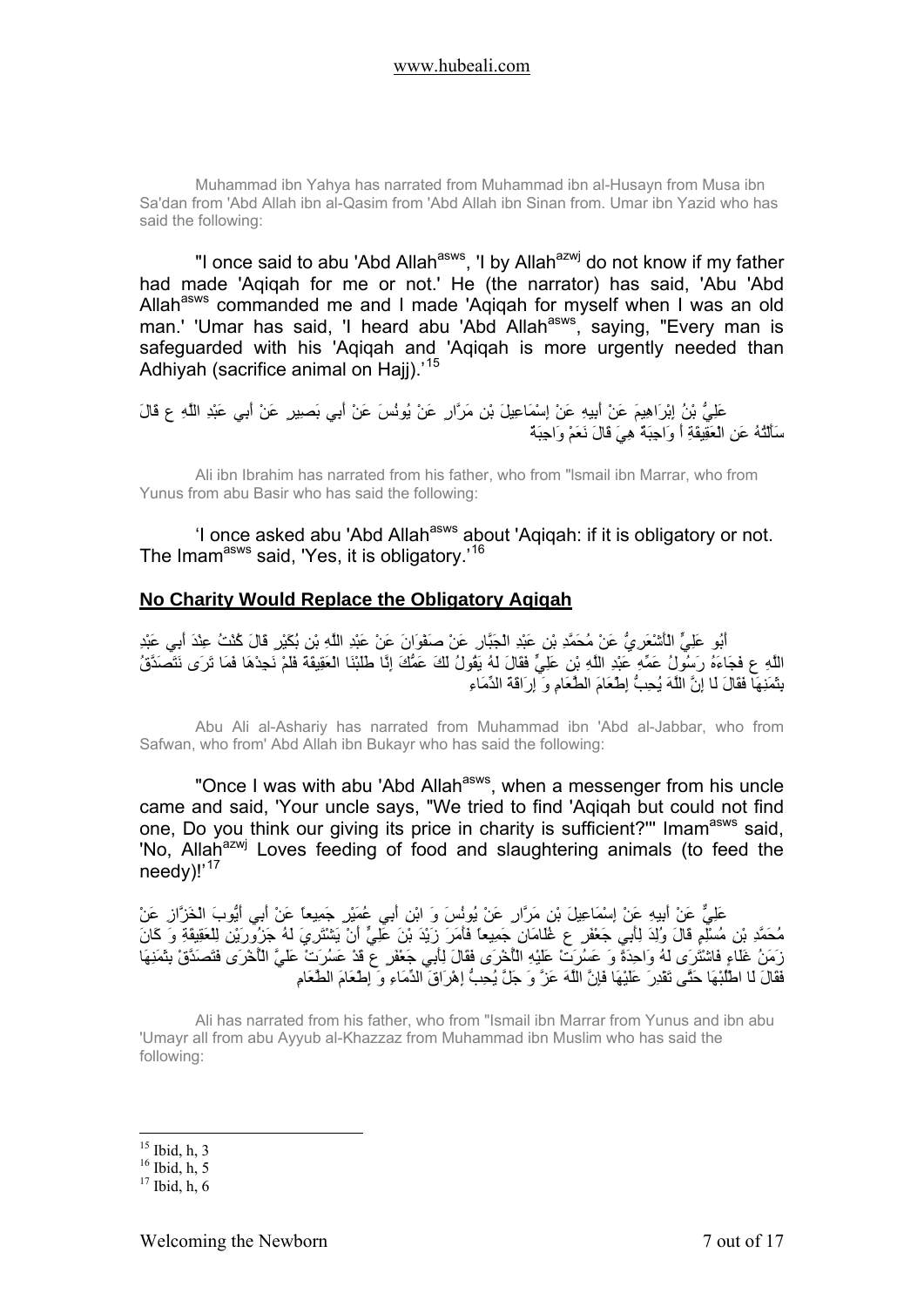<span id="page-7-0"></span>'Two sons at the same time were born to abu Ja'far<sup>asws</sup>. The Imam<sup>asws</sup> instructed Zayd ibn Ali to buy two camels or (sheep) for 'Aqiqah , At that time prices were high. He bought one and buying another became difficult. He said to abu Ja'far<sup>asws</sup>, 'Buying another is difficult, so you should give its price in co does come in an asws said, 'Do not give up seeking, until you are successful in finding one; Allah<sup>azwj</sup> Loves slaughtering of animals to feed the needy.<sup>[18](#page-7-1)</sup>

## Agigah on 7<sup>th</sup> Day, Give Charity Silver in Equivalent Weight of **Newborn's Hair**

الْحُسَيْنُ بْنُ مُحَمَّدٍ عَنْ مُعَلَّى بْنِ مُحَمَّدٍ عَنِ الْوَشَّاءِ عَنْ عَبْدِ اللَّهِ بْنِ سِنَانٍ عَنْ مُعَاذٍ الْفَرَّاءِ عَنْ أَبِي عَبْدِ اللَّهِ ع قَالَ الْغُلَامُ رَهْنٌ بِسَابِعِهِ بِكَبْشٍ يُسَمَّى فِيهِ وَ يُعَقُّ عَنْهُ وَ قَالَ إِنَّ فَاطِمَةَ ع حَلَقَتْ ابْنَيْهَا وَ تَصَدَّقَتْ بِوَزْنِ شَعْرِهِمَا فِضَّةً

AI-Husayn ibn Muhammad has narrated from Mu'alla' ibn Muhammad, who has narrated from Mu'alla' ibn Muhammad, who from al-Washsha' who from 'Abd Allah ibn Sinan, who from Mu'adh al-farra' who has said the following:

"Abu 'Abd Allah<sup>asws</sup> has said, 'The boy is safeguarded on the seventh day from his birth with giving him a name and slaughtering of an animal for 'Aqiqah.' The Imamasws then said, 'Fatimahasws shaved (the heads) of her two sons and gave in charity of silver by the weight of their hair.<sup>[19](#page-7-2)</sup>

حُمَيْدُ بْنُ زِيَادٍ عَنِ ابْنِ سَمَاعَةَ عَنِ ابْنِ جَبَلَةَ وَ عَلِيُّ بْنُ مُحَمَّدٍ عَنْ صَالِحِ بْنِ أَبِي حَمَّادٍ عَنْ عَبْدِ اللَّهِ بْنِ جَبَلَةَ عَنْ عَبْدِ اللَّهِ بْنِ سِنَانٍ عَنْ أَبِي عَبْدِ اللَّهِ ع قَالَ عُقَّ عَنْهُ وَ احْلِقْ رَأْسَهُ يَوْمَ السَّابِعِ وَ تَصَدَّقْ بِوَزْنِ شَعْرِهِ فِضَّةً وَ اقْطَعِ الْعَقِيقَةَ جَذَاوِيَ وَ اطْبُخْهَا وَ ادْعُ عَلَيْهَا رَهْطاً مِنَ الْمُسْلِمِينَ

Humayd ibn Ziyad has narrated from ibn Sarna'ah from ibn Jabalah and Ali ibn Muhammad has narrated from Salih ibn abu Hammad from Abd Allah ibn Jabalah from' Abd Allah ibn Sinan who has said the following:

"Abu 'Abd Allah<sup>asws</sup>, has stated this Hadith. 'On the seventh day from birth offer 'Aqiqah, shave the head of the child and give in charity an equivalent amount of silver to that of weight of his hairs and cut the meat of 'Aqiqah without breaking any bones, then cook the meat and invite a group of Muslims to be served.<sup>'[20](#page-7-3)</sup>

وَ عَنْهُ عَنِ الْحَسَنِ بْنِ حَمَّادِ بْنِ عُدَيْسٍ عَنْ إِسْحَاقَ بْنِ عَمَّارٍ عَنْ أَبِي عَبْدِ اللَّهِ ع قَالَ قُلْتُ لَهُ بِأَيِّ ذَلِكَ نَبْدَأُ قَالَ تَحْلِقُ رَأْسَهُ وَ تَعُقُّ عَنْهُ وَ تَصَدَّقُ بِوَزْنِ شَعْرِهِ فِضَّةً وَ يَكُونُ ذَلِكَ فِي مَكَانٍ وَاحِدٍ

Hassan bin Hamad bin Udais has narrated from Ishaq bin Ammar who has said the following:

"I once asked abu 'Abd Allah<sup>asws</sup>, 'What should we do first?' The Imamasws said, 'First shave his head, then offer 'Aqiqah and give in charity of

 $18$  Ibid, h 8

<span id="page-7-2"></span><span id="page-7-1"></span> $19$  Ibid, h 9

<span id="page-7-3"></span><sup>20</sup> Al-Kafi,vol. 6, H. 10343, Ch. 17, h. 1,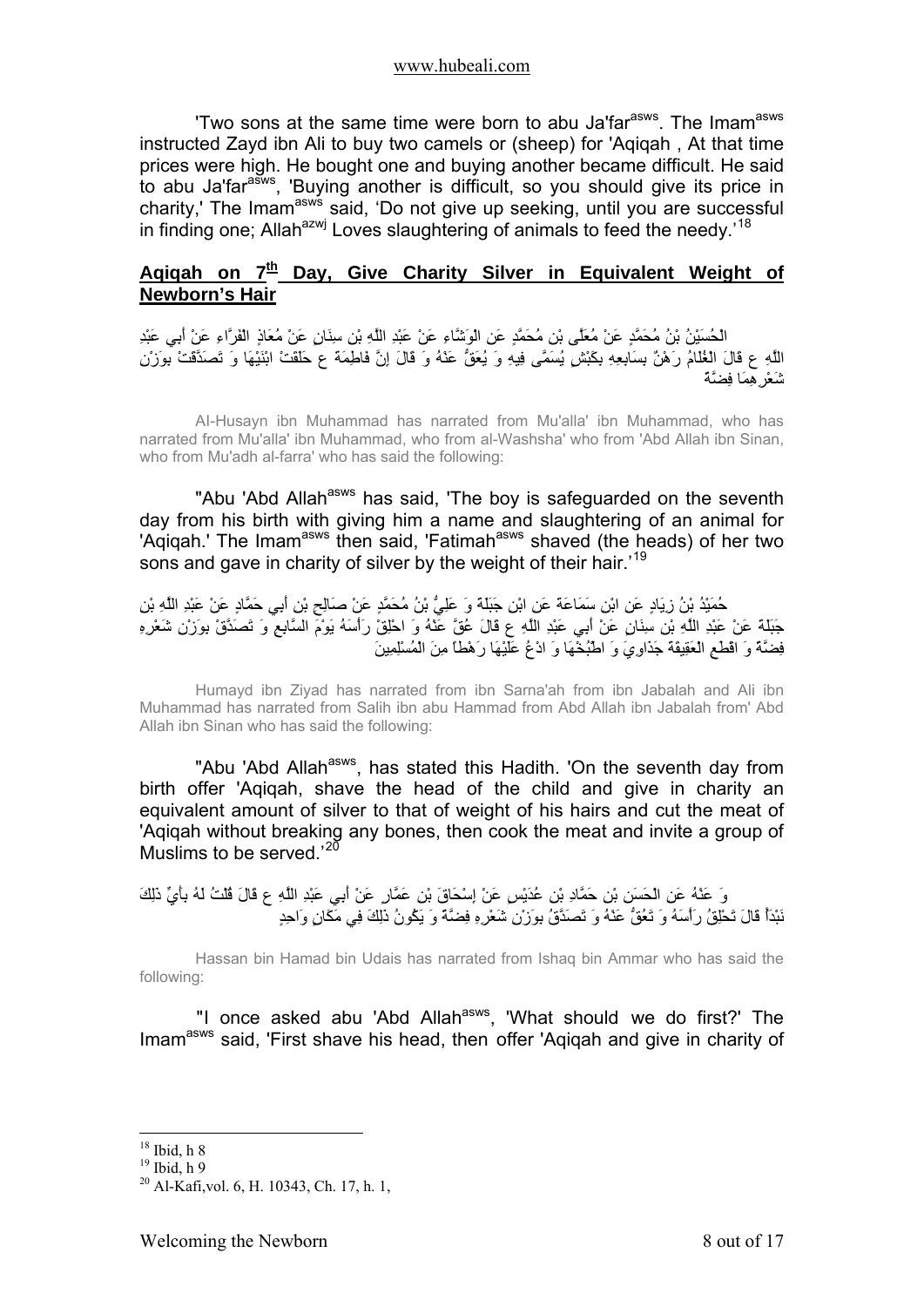<span id="page-8-0"></span>silver equal to the weight of his hairs, All of this should be done in one place. $21$ 

## **Aqiqah for Boys or Girls is the Same**

## عِدَّةٌ مِنْ أَصْحَابِنَا عَنْ أَحْمَدَ بْنِ مُحَمَّدِ بْنِ خَالِدٍ عَنْ عُثْمَانَ بْنِ عِيسَى عَنْ سَمَاعَةَ قَالَ سَأَلْتُهُ عَنِ الْعَقِيقَةِ فَقَالَ فِي الذَّآَرِ وَ الْأُنْثَى سَوَاءٌ

A number of our people have narrated from Ahmad ibn Muhammad from ibn Khalid from 'Uthman ibn 'Isa from Sama'ah who has said the following :

## 'I once asked him<sup>asws</sup> (the Imam<sup>asws</sup>), about Aqiqah and the Imam<sup>asws</sup> replied: 'It is the same for both babyboy and babygirl".  $22$

## أَبُو عَلِيٍّ الْأَشْعَرِيُّ عَنْ مُحَمَّدِ بْنِ عَبْدِ الْجَبَّارِ وَ مُحَمَّدُ بْنُ إِسْمَاعِيلَ عَنِ الْفَضْلِ بْنِ شَاذَانَ جَمِيعاً عَنْ صَفْوَانَ عَنْ مَنْصُورِ بْنِ حَازِمٍ عَنْ أَبِي عَبْدِ اللَّهِ ع قَالَ الْعَقِيقَةُ فِي الْغُلَامِ وَ الْجَارِيَةِ سَوَاءٌ

Abu Ali al-Ash'ariy has narrated from Muhammad 'Abd al-Jabbar and Muhammad ibn 'Ismail has narrated from al-Fadl ibn Shadhan, all Safwan from Mansur ibn Hazim who has said the following:

'Abu' Abd Allah<sup>asws</sup> has said. "Agigah for boys and girls is the same.<sup>23</sup>

## **Aqiqah is not Obligatory on Poor Parents but Once One is Able**

عَلِيُّ بْنُ مُحَمَّدٍ عَنْ صَالِحِ بْنِ أَبِي حَمَّادٍ عَنْ مُحَمَّدِ بْنِ أَبِي حَمْزَةَ عَنْ صَفْوَانَ عَنْ إِسْحَاقَ بْنِ عَمَّارٍ قَالَ سَأَلْتُ أَبَا الْحَسَنِ ع عَنِ الْعَقِيقَةِ عَلَى الْمُوسِرِ وَ الْمُعْسِرِ فَقَالَ لَيْسَ عَلَى مَنْ لَا يَجِدُ شَيْءٌ

Ali ibn Muhammad has narrated from Salih ibn abu Hammad, who from Muhammad ibn abu Hamzah, who from Safwan, who from Ishaq ibn 'Arnrnar, who has said the following:

"I once asked abu al-Hassan<sup>asws</sup> about 'Aqiqah for one who is affluent and one who is poor. The Imam<sup>asws</sup> said: 'It is not necessary for one who cannot find anything.'[24](#page-8-4)

مُحَمَّدُ بْنُ يَحْيَى عَنْ أَحْمَدَ بْنِ مُحَمَّدٍ عَنْ أَحْمَدَ بْنِ الْحَسَنِ بْنِ عَلِيٍّ عَنْ عَمْرِو بْنِ سَعِيدٍ عَنْ مُصَدِّقِ بْنِ صَدَقَةَ عَنْ عَمَّارِ بْنِ مُوسَى عَنْ أَبِي عَبْدِ اللَّهِ ع قَالَ سَأَلْتُهُ عَنِ الْعَقِيقَةِ عَنِ الْمَوْلُودِ آَيْفَ هِيَ قَالَ إِذَا أَتَى لِلْمَوْلُودِ سَبْعَةُ أَيَّامٍ يُسَمَّى بِالِاسْمِ الَّذِي سَمَّاهُ اللَّهُ عَزَّ وَ جَلَّ بِهِ ثُمَّ يُحْلَقُ رَأْسُهُ وَ يُتَصَدَّقُ بِوَزْنِ شَعْرِهِ ذَهَباً أَوْ فِضَّةً وَ يُذْبَحُ عَنْهُ بَيْسٌ يَجْسَمُ بِبَيْسَتِ فَجَسَمَ حَمَّقٍ مَسْتَحَمَّةٍ .<br>عَنْهُ كَبْشٌ وَ إِنْ لَمْ يُوجَدْ كَبْشٌ أَجْزَأَهُ مَا يُجْزِئُ فِي الْأُضْحِيَّةِ وَ إِلَّا فَحَمَلٌ أَعْظَمُ مَا يَكُونُ مِنْ حُمْلَانِ السَّنَةِ وَ ي .<br>الْقَابِلَةَ رُبُّعُهَا وَ إِنْ لَمْ تَكُنْ قَابِلَةٌ فَلِأُمِّهِ تُعْطِيهَا مَنْ شَاءَتْ وَ تُطْعِمُ مِنْهُ ع تَأْآُلُ مِنْهُ وَ الْعَقِيقَةُ لَازِمَةٌ إِنْ آَانَ غَنِيّاً أَوْ فَقِيراً إِذَا أَيْسَرَ وَ إِنْ لَمْ يَعُقَّ عَنْهُ حَتَّى ضَحَّى عَنْهُ فَقَدْ أَجْزَأَتْهُ الْأُضْحِيَّةُ وَ قَالَ إِنْ آَانَتِ الْقَابِلَةُ يَهُودِيَّةً لَا تَأْآُلُ مِنْ ذَبِيحَةِ الْمُسْلِمِينَ أُعْطِيَتْ قِيمَةَ رُبُعِ الْكَبْشِ

Muhammad ibn Yahya has narrated from Ahmad ibn Muhammad, who from Ahmad ibn al-Hassan ibn Ali, who from 'Abd Allah ibn 'Amir ibn Saad, who from Musaddiq ibn Sadaqah, who from 'Ammar ibn Musa, who has said the following:

<span id="page-8-1"></span><sup>21</sup> Al-Kafi,vol. 6, H. 10344, Ch. 17, h. 2

<span id="page-8-2"></span><sup>22</sup> Al-Kafi,vol. 6, H. 10337, Ch. 15, h. 1

<span id="page-8-3"></span> $23$  Ibid, h 2

<span id="page-8-4"></span> $24$  Al-Kafi, vol. 6, H. 10341, Ch. 16, h. 1,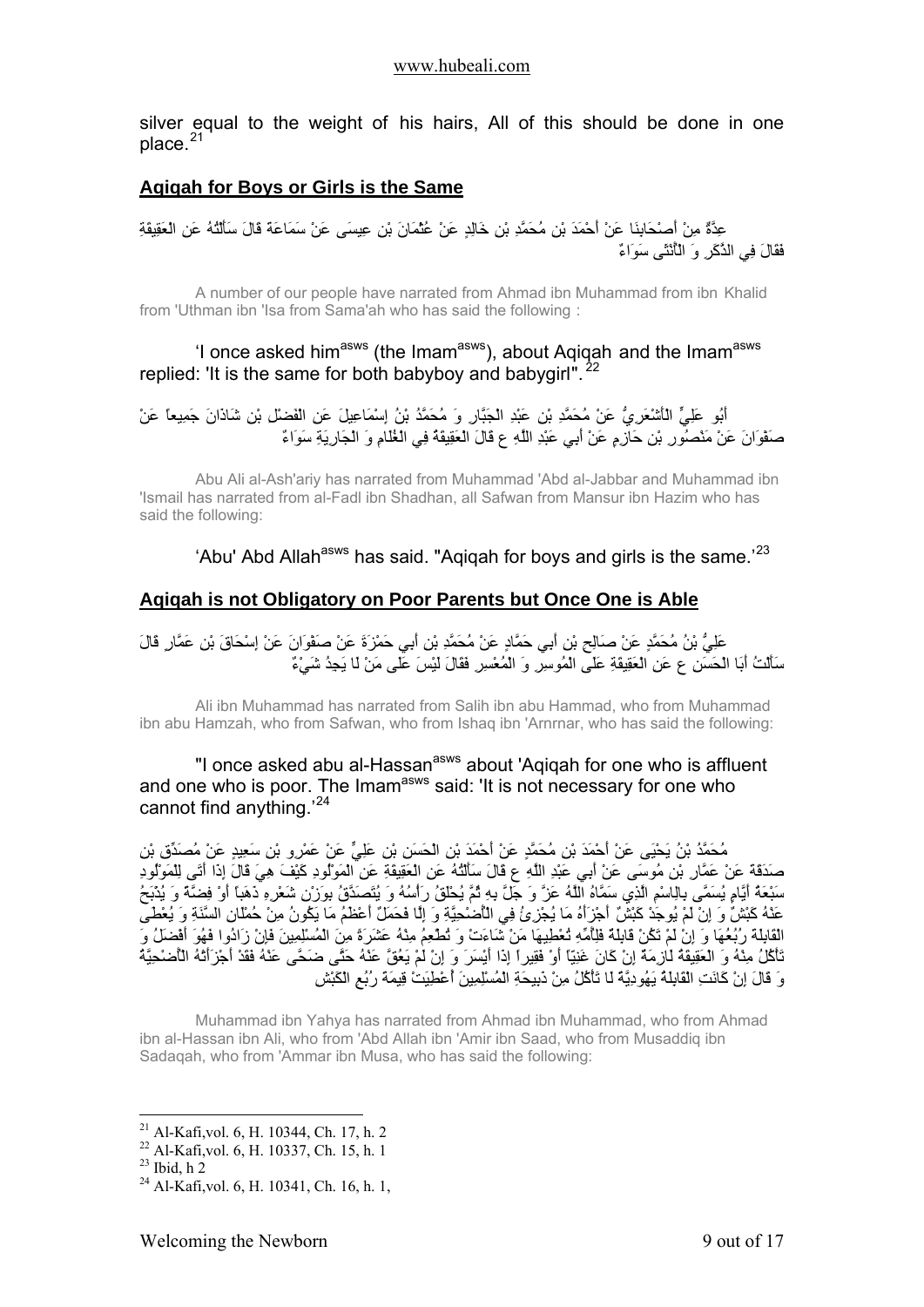<span id="page-9-0"></span>"I once asked abu 'Abd Allah<sup>asws</sup> about 'Aqiqah and a newborn. The Imam<sup>asws</sup> has stated this Hadith. 'When a child is seven days old a name with which Allah<sup>azwj</sup> has named him (the newborn) must be given to him, then his head must be shaved and equal to the weight of his hairs gold or silver should be given in charity. A ram should be slaughtered, and if a ram is not available then whatever is sufficient for an animal offering during aI-Hajj is sufficient for 'Aqiqah. If this is not available then a lamb of the same year is sufficient. AI-Qabilah (the special nurse, doctor who helps in labour) should be given onefourth of the meat thereof. If there is no al-Qabilah then it is up to the mother to whomever she wants to give and **ten Muslims (people of Wilayat, see ref. 30)** should be fed. If there are more than ten it is better. 'Aqiqah is obligatory if one is affluent or even if one is poor, the poor must do so when he is able to manage; and if 'Aqiqah is not done for one until he offers an offering animal during al-Hajj it then is sufficient for 'Aqiqah.' The Imam<sup>asws</sup> then said, 'If al-Qabilah (the special nurse, doctor) is a Jewish woman who does not eat meat of the animal slaughtered by Muslims then one-fourth of the price of the animal for 'Agigah should be given to her. $^{25}$  $^{25}$  $^{25}$ 

## **Aqiqah Animal May not be of Similar Requirement to Animal of Sacrifice**

مُحَمَّدُ بْنُ يَحْيَى عَنْ أَحْمَدَ بْنِ مُحَمَّدٍ عَنِ الْعَبَّاسِ بْنِ مَعْرُوفٍ عَنْ صَفْوَانَ عَنْ عَبْدِ الرَّحْمَنِ بْنِ الْحَجَّاجِ عَنْ مِنْهَالٍ الْقَمَّاطِ قَالَ قُلْتُ لِأَبِي عَبْدِ اللَّهِ ع إِنَّ أَصْحَابَنَا يَطْلُبُونَ الْعَقِيقَةَ إِذَا آَانَ إِبَّانُ تَقْدَمُ الْأَعْرَابُ فَيَجِدُونَ الْفُحُولَةَ وَ إِذَا آَانَ غَيْرُ ذَلِكَ الْإِبَّانِ لَمْ تُوجَدْ فَتَعِزُّ عَلَيْهِمْ فَقَالَ إِنَّمَا هِيَ شَاةُ لَحْمٍ لَيْسَتْ بِمَنْزِلَةِ الْأُضْحِيَّةِ يُجْزِئُ مِنْهَا آُلُّ شَيْءٍ

Muhammad ibn Yahya has narrated from Ahmad ibn Muhammad from al-Abbas ibn M'aruf frorn Safwan 'Abd al-Rahrnan ibn al-Hajjaj from Minhal al-Qammat, who has said the following:

"Once I said to abu 'Abd Allah<sup>asws</sup> that our people can find animal for 'Aqiqah when Arabs are around. They can find ram but in other seasons such animal is difficult to find and it is expensive for them. The Imam<sup>asws</sup> said, 'It is only a sheep and it is not like sacrificial offering for al-Hajj. Anything is sufficient for it.'[26](#page-9-2)

عَلِيُّ بْنُ مُحَمَّدٍ عَنْ صَالِحِ بْنِ أَبِي حَمَّادٍ عَنْ مُحَمَّدِ بْنِ زِيَادٍ عَنِ الْكَاهِلِيِّ عَنْ مُرَازِمٍ عَنْ أَبِي عَبْدِ اللَّهِ ع قَالَ الْعَقِيقَةُ لَيْسَتْ بِمَنْزِلَةِ الْهَدْيِ خَيْرُهَا أَسْمَنُهَا

Ali ibn Muhammad has narrated from Salih ibn abu Harnmad from Muhammad ibn Ziyad from al-Kahiliy from Murazim who has said the following:

"Abu 'Abd Allah<sup>asws</sup> has said, "Aqiqah is not like animal offering for al-Hajj. The fat-one is better for 'Agigah.<sup>[27](#page-9-3)</sup>

مُحَمَّدُ بْنُ يَحْيَى عَنِ الْعَمْرَآِيِّ بْنِ عَلِيٍّ عَنْ عَلِيِّ بْنِ جَعْفَرٍ عَنْ أَخِيهِ أَبِي الْحَسَنِ ع قَالَ سَأَلْتُهُ عَنْ مَوْلُودٍ يُحْلَقُ رَأْسُهُ بَعْدَ يَوْمِ السَّابِعِ فَقَالَ إِذَا مَضَى سَبْعَةُ أَيَّامٍ فَلَيْسَ عَلَيْهِ حَلْقٌ

<sup>25</sup> Al-Kafi,vol. 6, H. 10351, Ch. 17, h. 9

<span id="page-9-2"></span><span id="page-9-1"></span><sup>26</sup> Al-Kafi,vol. 6, H. 10355, Ch. 18, h. 1

<span id="page-9-3"></span> $27$  Ibid, h. 2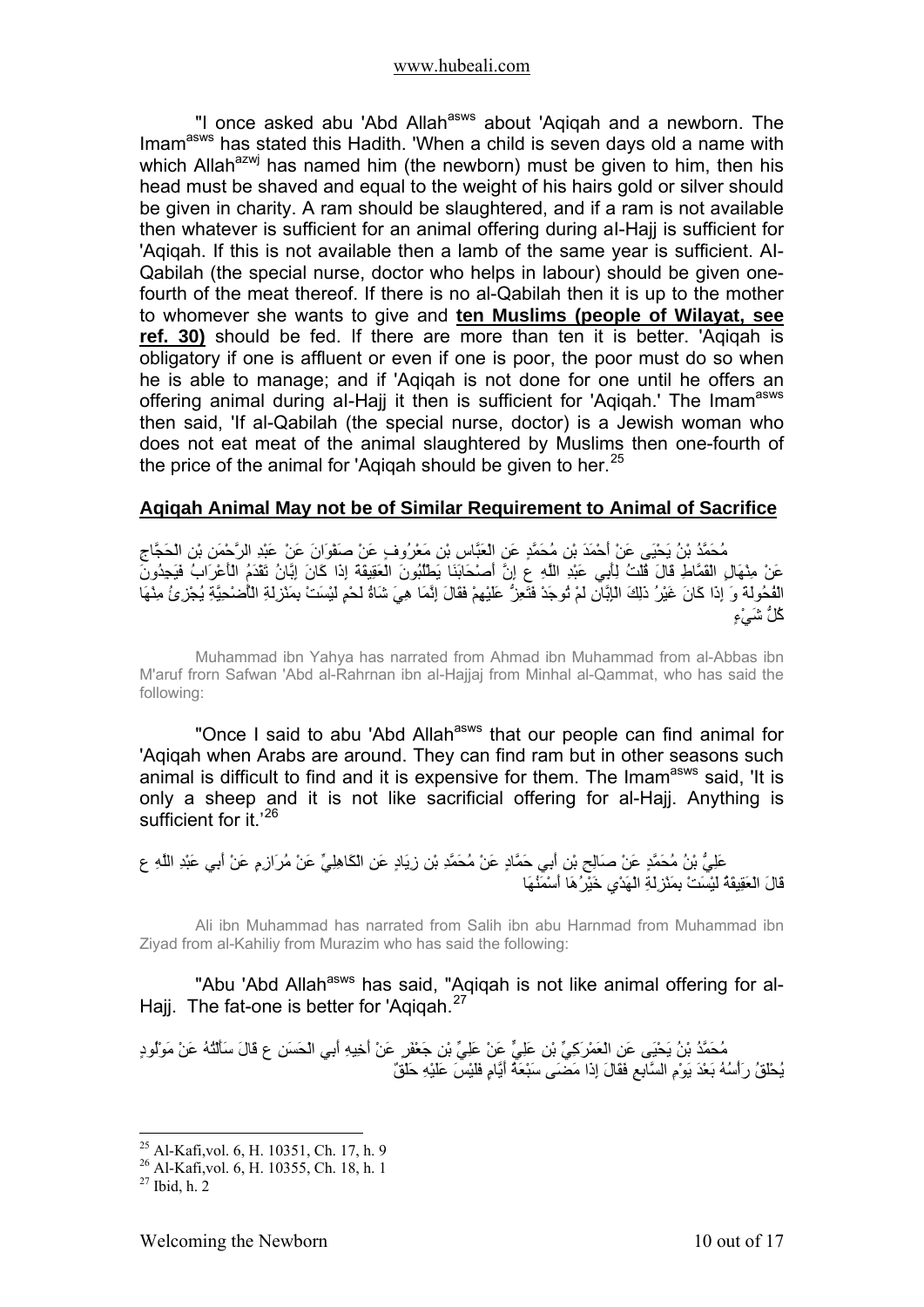<span id="page-10-0"></span>Muhammad ibn Yahya has narrated from al-'Amrakiy ibn Ali, who from Ali ibn Ja'far from his brother abu al-Hassan<sup>asws</sup> who has said the following:

"I once asked abu al-Hassan<sup>asws</sup> about the newborn: If shaving his head after seven days from his birth is required. The Imam<sup>asws</sup> replied: 'When seven days pass shaving is not required.<sup>'2</sup>

مُحَمَّدُ بْنُ يَحْيَى عَنْ أَحْمَدَ بْنِ مُحَمَّدِ بْنِ عِيسَى عَنْ مُحَمَّدِ بْنِ خَالِدٍ عَنْ سَعْدِ بْنِ سَعْدٍ عَنْ إِدْرِيسَ بْنِ عَبْدِ اللَّهِ قَالَ سَأَلْتُ أَبَا عَبْدِ اللَّهِ ع عَنْ مَوْلُودٍ يُولَدُ فَيَمُوتُ يَوْمَ السَّابِعِ هَلْ يُعَقُّ عَنْهُ قَالَ إِنْ آَانَ مَاتَ قَبْلَ الظُّهْرِ لَمْ يُعَقَّ عَنْهُ وَ إِنْ مَاتَ بَعْدَ الظُّهْرِ عُقَّ عَنْهُ

Muhammad ibn Yahya has narrated from Ahmad ibn Muhammad ibn 'tsa from Muhammad ibn Khalid from Sad ibn Sa'd from Idris ibn . Abd Allah who has said the following:

"I once asked abu ' Abd Allah<sup>asws</sup> about the case of a child who dies on the seventh day: If 'Agigah is still necessary. The Imam<sup>asws</sup> replied: 'If he dies before al-Zuhr Aqiqah is not required; but if he dies after al-Zuhr then Aqiqah should be performed.<sup>'[29](#page-10-2)</sup>

#### **What Needs to Be Rcited during Sacrifice of Aqiqah**

عَلِيُّ بْنُ إِبْرَاهِيمَ عَنْ أَبِيهِ وَ عَلِيُّ بْنُ مُحَمَّدٍ عَنْ صَالِحِ بْنِ أَبِي حَمَّادٍ جَمِيعاً عَنِ ابْنِ أَبِي عُمَيْرٍ وَ صَفْوَانَ عَنْ إِبْرَاهِيمَ الْكَرْخِيِّ عَنْ أَبِي عَبْدِ اللَّهِ ع قَالَ تَقُولُ عَلَى الْعَقِيقَةِ إِذَا عَقَقْتَ بِسْمِ اللَّهِ وَ بِاللَّهِ اللَّهُمَّ عَقِيقَةٌ عَنْ فُلَانٍ لَحْمُهَا بِلَحْمِهِ وَ دَمُهَا بِدَمِهِ وَ عَظْمُهَا بِعَظْمِهِ اللَّهُمَّ اجْعَلْهُ وِقَاءً لآِلِ مُحَمَّدٍ ص

Ali ibn Ibrahim has narrated from his father, who from Ali ibn Muhammad from Salih ibn abu Hammad all from ibn abu 'Umayr and Safwan from Ibrahim al-Karkhiy, who has said the following:

"Abu 'Abd Allah<sup>asws</sup>, has said, 'When you offer 'Aqiqah say, 'In the name of Allah<sup>azwj</sup> and with Allah<sup>azwj</sup>; it is an 'Aqiqah for so and so. Its flesh is for his flesh, its blood for his blood and its bones for his bones. O Allah $^{azwj}$ , make it a protection for Muhammad<sup>asws</sup> and family of Muhammad<sup>saww</sup>, O Allah<sup>azwj</sup>, Grant compensation to Muhammad<sup>saww</sup> and his family<sup>asws</sup> worthy of their services to Your<sup>azwj</sup> cause.<sup>[30](#page-10-3)</sup>

عَلِيُّ بْنُ إِبْرَاهِيمَ عَنْ أَبِيهِ عَنْ إِسْمَاعِيلَ بْنِ مَرَّارٍ عَنْ يُونُسَ عَنْ بَعْضِ أَصْحَابِهِ عَنْ أَبِي جَعْفَرٍ ع قَالَ إِذَا ذَبَحْتَ فَقُلْ بِسْمِ اللَّهِ وَ بِاللَّهِ وَ الْحَمْدُ لِلَّهِ وَ اللَّهُ أَآْبَرُ إِيمَاناً بِاللَّهِ وَ ثَنَاءً عَلَى رَسُولِ اللَّهِ ص وَ الْعِصْمَةَ لِأَمْرِهِ وَ الشُّكْرَ لِرِزْقِهِ وَ الْمَعْرِفَةَ بِفَضْلِهِ عَلَيْنَا أَهْلَ الْبَيْتِ فَإِنْ آَانَ ذَآَراً فَقُلِ اللَّهُمَّ إِنَّكَ وَهَبْتَ لَنَا ذَآَراً وَ أَنْتَ أَعْلَمُ بِمَا وَهَبْتَ وَ مِنْكَ مَا أَعْطَيْتَ وَ آُلُّ مَا صَنَعْنَا فَتَقَبَّلْهُ مِنَّا عَلَى سُنَّتِكَ وَ سُنَّةِ نَبِيِّكَ وَ رَسُولِكَ ص وَ اخْسَأْ عَنَّا الشَّيْطَانَ الرَّجِيمَ لَكَ سُفِكَتِ الدِّمَاءُ لَا شَرِيكَ لَكَ وَ الْحَمْدُ لِلَّهِ رَبِّ الْعَالَمِينَ

عِدَّةٌ مِنْ أَصْحَابِنَا عَنْ سَهْلِ بْنِ زِيَادٍ عَنْ بَعْضِ أَصْحَابِهِ يَرْفَعُهُ عَنْ أَبِي عَبْدِ اللَّهِ ع قَالَ تَقُولُ عَلَى الْعَقِيقَةِ ذَكَرَ مِثْلُهُ وَ زَادَ فِيهِ اللَّهُمَّ لَحْمُهَا بِلَحْمِهِ وَ دَمُهَا بِدَمِهِ وَ عَظْمُهَا بِعَظْمِهِ وَ شَعْرُهَا بِشَعْرِهِ وَ جِلْدُهَا بِجِلْدِهِ اللَّهُمَّ اجْعَلْهُ وِقَاءً لِفُلَانِ بْنِ فُلَانٍ

<span id="page-10-1"></span><sup>28</sup> Al-Kafi,vol. 6, H. 10389, Ch. 25, h. 1

<span id="page-10-2"></span><sup>29</sup> Al-Kafi,vol. 6, H. 10391, Ch. 26, h. 1

<span id="page-10-3"></span><sup>30</sup> Al-Kafi,vol. 6, H. 10357, Ch. 19, h. 1,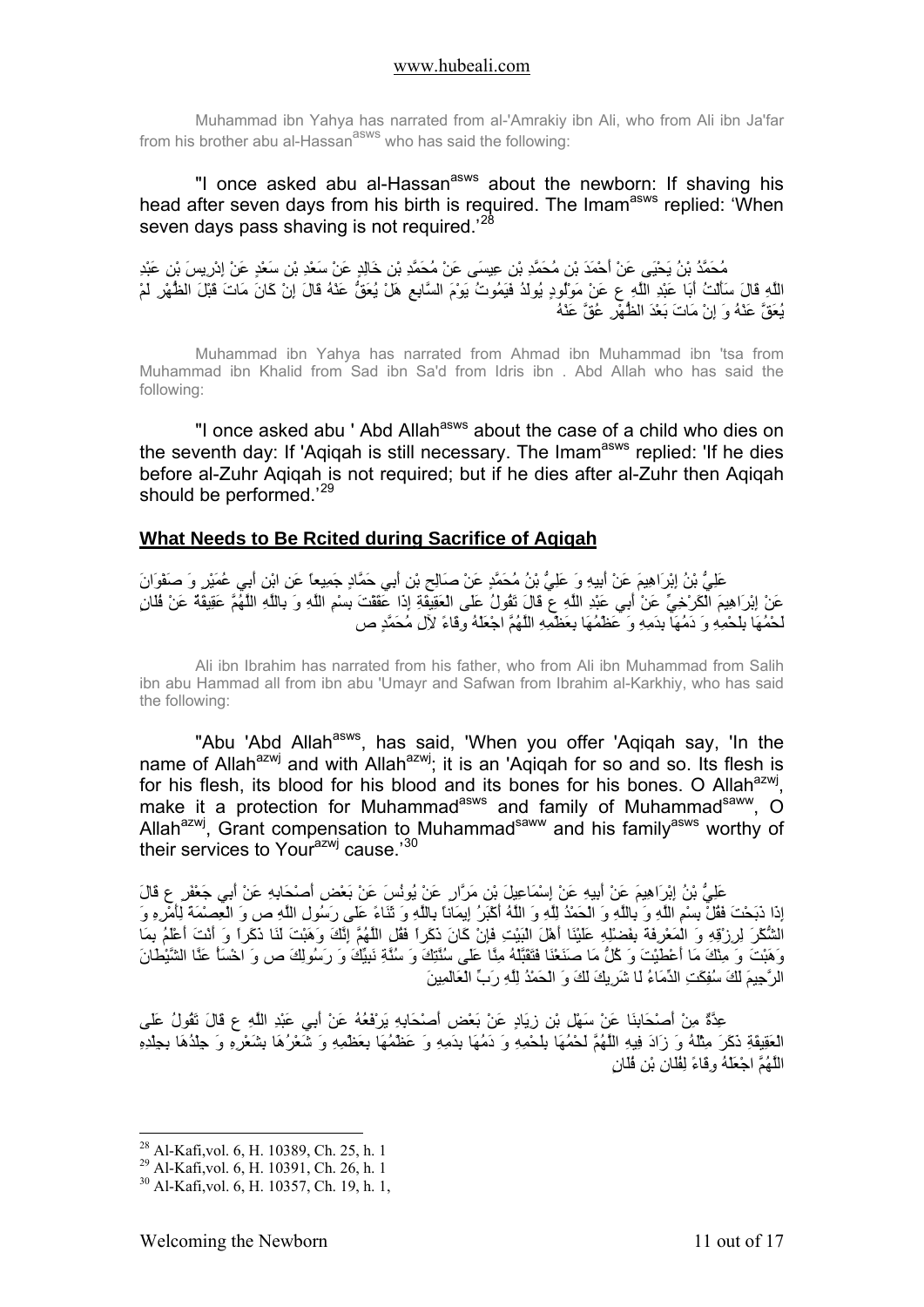<span id="page-11-0"></span>Ali ibn Ibrahim has narrated from his father from 'Isma'il ibn Marrar from Yunus from certain persons of his people who have said the following:

"Abu Ja'far<sup>asws</sup>, has said, 'When you slaughter the animal for 'Agigah, say, "In the name of Allah<sup>azwj</sup>, with Allah<sup>azwj</sup>, all praise belongs to Allah<sup>azwj</sup> and Allah<sup>azwj</sup> is Greater than can be described. (It is) the expression of (our) belief in Allah, praise in favour of the Messenger of Allah, O Allah $\frac{a}{a}$ , Grant compensation to Muhammad<sup>saww</sup> and his family<sup>asws</sup> worthy of their<sup>asws</sup> services to Your<sup>azwj</sup> cause, keeping up with His<sup>azwj</sup> Command and an expression of thanks for His<sup>azwj</sup> sustenance and due to the knowledge about His generosity to us, people of the family." If the newborn is a male then say, "O Allah, You<sup>azwj</sup> have Granted us a boy. You<sup>azwj</sup> Know best about Your gift and the favour is from You<sup>azwj</sup>. Please accept all that we do according to Your<sup>azwj</sup> Sunnah and the Sunnah of Your<sup>azwj</sup> Prophet<sup>saww</sup>, O Allah<sup>azwj</sup>, Grant compensation to Muhammad<sup>saww</sup> and his family<sup>asws</sup> worthy of their services to Your<sup>azwj</sup> cause. Drive away and repel Satan, the one condemned to be stoned, from us. Blood is shed for Your<sup>azwj</sup> sake, there is no partner for You<sup>azwj</sup> and all praise belongs to Allah<sup>azwj</sup>, Lord of the worlds. A number of our people have also narrated from Sahl ibn Ziyad, from certain persons of his people in a marfu' manner who has said the following: "Abu 'Abd Allah<sup>asws</sup> has instructed to say on 'Agigah: 'O Lord<sup>azwj</sup>. Its flesh is for his flesh, its blood is for his blood, its bones for his bones, its hairs for his hairs and its skin is for his skin. O Lord azwj, make it a protection for so and so son of so and so.<sup>[31](#page-11-1)</sup>

## **The Mother Should not Eat from the Meat of Aqiqah**

عِدَّةٌ مِنْ أَصْحَابِنَا عَنْ أَحْمَدَ بْنِ أَبِي عَبْدِ اللَّهِ عَنْ أَبِيهِ عَنْ عَبْدِ اللَّهِ بْنِ الْمُغِيرَةِ عَنِ ابْنِ مُسْكَانَ عَمَّنْ ذَآَرَهُ عَنْ أَبِي عَبْدِ اللَّهِ ع قَالَ لَا تَأْآُلُ الْمَرْأَةُ مِنْ عَقِيقَةِ وَلَدِهَا وَ لَا بَأْسَ بِأَنْ تُعْطِيَهَا الْجَارَ الْمُحْتَاجَ مِنَ اللَّحْمِ

A number of our people have narrated from Ahmad ibn abu ' Abd Allah from his father from' Abd Allah ibn al-Mughirah from ibn Muskan from those whom he has mentioned who has said the following:

"Abu 'Abd Allah<sup>asws</sup> has said, 'Mother of newborn should not eat from the meat of 'Aqiqah but it is not harmful if she gives to the needy neighbour.<sup>[32](#page-11-2)</sup>

### **The Cooked Meat should be Offer to the People of Wilayat of Masomeenasws**

الْحُسَيْنُ بْنُ مُحَمَّدٍ عَنْ مُعَلَّى بْنِ مُحَمَّدٍ وَ مُحَمَّدُ بْنُ يَحْيَى عَنْ أَحْمَدَ بْنِ مُحَمَّدٍ جَمِيعاً عَنِ الْوَشَّاءِ عَنْ أَحْمَدَ بْنِ عَائِذٍ عَنْ أَبِي خَدِيجَةَ عَنْ أَبِي عَبْدِ اللَّهِ ع قَالَ لَا يَأْآُلُ هُوَ وَ لَا أَحَدٌ مِنْ عِيَالِهِ مِنَ الْعَقِيقَةِ قَالَ وَ لِلْقَابِلَةِ الثُّلُثُ مِنَ الْعَقِيقَةِ فَإِنْ كَانَتِ الْقَابِلَةُ أُمَّ الرَّجُلِ أَوْ فِي عِيَالِهِ فَلَيْسَ لَهَا مِنْهَا شَيْءٌ وَ تُجْعَلُ أَعْضَاءً ثُمَّ يَطْبُخُهَا وَ يَقْسِمُهَا وَ لَا يُعْطِيهَا إِلَّا لِأَهْلِ الْوَلَايَةِ وَ قَالَ يَأْآُلُ مِنَ الْعَقِيقَةِ آُلُّ أَحَدٍ إِلَّا الْأُمَّ

Al-Husayn from Muhammad has narrated from Mu'alla' ibn Muhammad and Muhammad ibn Yahya from Ahmad ibn Muhammad all from al-Washsha from Ahmad ibn 'A'idh from abu Khadijah who has said the following:

<u>.</u>

 $31$  Al-Kafi vol. 6, H, 10358, Ch. 19, h. 2-3

<span id="page-11-2"></span><span id="page-11-1"></span><sup>32</sup> Al-Kafi,vol. 6, H. 10363, Ch. 20, h. 1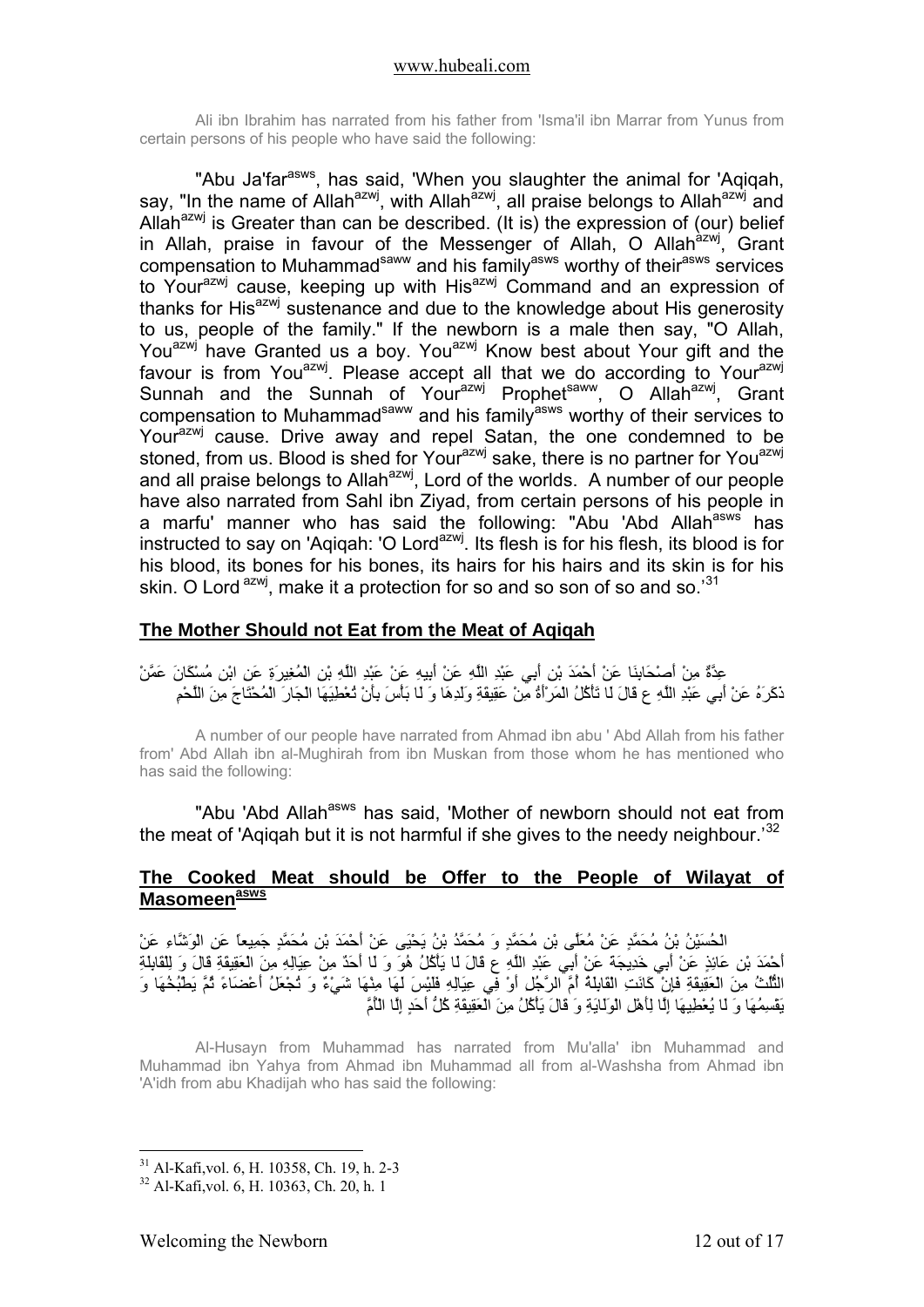<span id="page-12-0"></span>"Abu 'Abd Allah<sup>asws</sup> has said, 'He or any of his dependents should not eat from the meat of 'Aqiqah. One-third of the meat is for al-Qabilah (the special nurse helping in labour). If the special nurse is the mother of the father of the newborn or a family member, then there is not anything for such nurse. It should be made in parts, cooked and distributed. **It should be given only to those who are of the people of Walayah (people who believe in the Divine authority of 'A 'immah<sup>asws</sup>,'** The Imam<sup>asws</sup> said, 'Everyone can eat from the meat of 'Aqiqah except the mother (as well as him and his dependents).<sup>[33](#page-12-1)</sup>

## Agigah for Imam Hassan<sup>asws</sup>, Hussain<sup>asws</sup> and Prophet Mohhammed<sup>saww</sup>

عَلِيُّ بْنُ إِبْرَاهِيمَ عَنْ أَبِيهِ عَنْ إِسْمَاعِيلَ بْنِ مَرَّارٍ عَنْ يُونُسَ عَنْ بَعْضِ أَصْحَابِهِ عَنْ أَبِي عَبْدِ اللَّهِ ع قَالَ عَقَّ رَسُولُ اللَّهِ ص عَنِ الْحَسَنِ ع بِيَدِهِ وَ قَالَ بِسْمِ اللَّهِ عَقِيقَةٌ عَنِ الْحَسَنِ وَ قَالَ اللَّهُمَّ عَظْمُهَا بِعَظْمِهِ وَ لَحْمُهَا بِلَحْمِهِ وَ دَمُهَا بِدَمِهِ وَ شَعْرُهَا بِشَعْرِهِ اللَّهُمَّ اجْعَلْهَا وِقَاءً لِمُحَمَّدٍ وَ آلِهِ

Ali ibn Ibrahim has narrated from his father from 'Isma'il ibn Marrar from Yunus from certain persons of his people who have said the following:

"Abu' Abd Allah<sup>asws</sup> has said that the Messenger of Allah<sup>saww</sup> offered 'Agigah for al-Hassan<sup>asws</sup> with his own hands and said, "In the name of Allah<sup>azwj</sup>. It is an 'Aqiqah for al-Hassan." He<sup>saww</sup> also said, "O Lord<sup>azwj</sup>, its bones are for his bones, its flesh for his flesh, its blood for his blood and its hairs for his hairs. O Lord<sup>azwj</sup>, make it a protection for Muhammad<sup>saww</sup> and his family<sup>asws</sup>.'[34](#page-12-2)

عَلِيُّ بْنُ إِبْرَاهِيمَ عَنْ أَبِيهِ عَنِ الْحُسَيْنِ بْنِ خَالِدٍ قَالَ سَأَلْتُ أَبَا الْحَسَنِ الرِّضَا ع عَنِ التَّهْنِئَةِ بِالْوَلَدِ مَتَى فَقَالَ إِنَّهُ قَالَ لَمَّا وُلِدَ الْحَسَنُ بْنُ عَلِيٍّ هَبَطَ جَبْرَئِيلُ بِالتَّهْنِئَةِ عَلَى النَّبِيِّ ص فِي الْيَوْمِ السَّابِعِ وَ أَمَرَهُ أَنْ يُسَمِّيَهُ وَ يُكَنِّيَهُ وَ يَحْلِقَ رَأْسَهُ وَ يَعُقَّ عَنْهُ وَ يَثْقُبَ أُذُنَهُ وَ آَذَلِكَ آَانَ حِينَ وُلِدَ الْحُسَيْنُ ع أَتَاهُ فِي الْيَوْمِ السَّابِعِ فَأَمَرَهُ بِمِثْلِ ذَلِكَ قَالَ وَ آَانَ لَهُمَا ذُؤَابَتَانِ فِي الْقَرْنِ الْأَيْسَرِ وَ آَانَ الثَّقْبُ فِي الْأُذُنِ الْيُمْنَى فِي شَحْمَةِ الْأُذُنِ وَ فِي الْيُسْرَى فِي أَعْلَى الْأُذُنِ فَالْقُرْطُ فِي الْيُمْنَى وَ الشَّنْفُ فِي الْيُسْرَى وَ قَدْ رُوِيَ أَنَّ النَّبِيَّ ص تَرَكَ لَهُمَا ذُؤَابَتَيْنِ فِي وَسَطِ الرَّأْسِ وَ هُوَ أَصَحُّ مِنَ الْقَرْنِ

Ali ibn Ibrahim has narrated from his father from al-Husayn ibn Khalid who has said the following:

"I once asked al-Reza<sup>asws</sup> about when to offer congratulations for the birth of a child. The Imam stated this Hadith. 'It was the birth of al-Hassan<sup>asws</sup> ibn Aliasws, Jibril<sup>as</sup> descended to congratulate the Holy Prophet<sup>saww</sup>, O Allah<sup>azwj</sup>, Grant Compensation to Muhammad<sup>saww</sup> and his family<sup>asws</sup> worthy of their services to Your<sup>azwj</sup> cause, on the seventh day and conveyed (the Message) to name him and give him a Kunyah, shave his head, offer 'Aqiqah for him and pierce a hole in his ear.

When al-Husayn<sup>asws</sup> was born Jibril<sup>as</sup> came on the seventh day and conveyed (the Message) similarly.' The Imam<sup>asws</sup> then said: 'They both had two bunches of hairs on the left middle side of their head and the hole was in their right ear on the loop and on the left one it was on the top of the ear.

<u>.</u>

 $33$  Ibid, h. 2

<span id="page-12-2"></span><span id="page-12-1"></span><sup>34</sup> Al-Kafi,vol. 6, H. 10366, Ch. 21, h. 1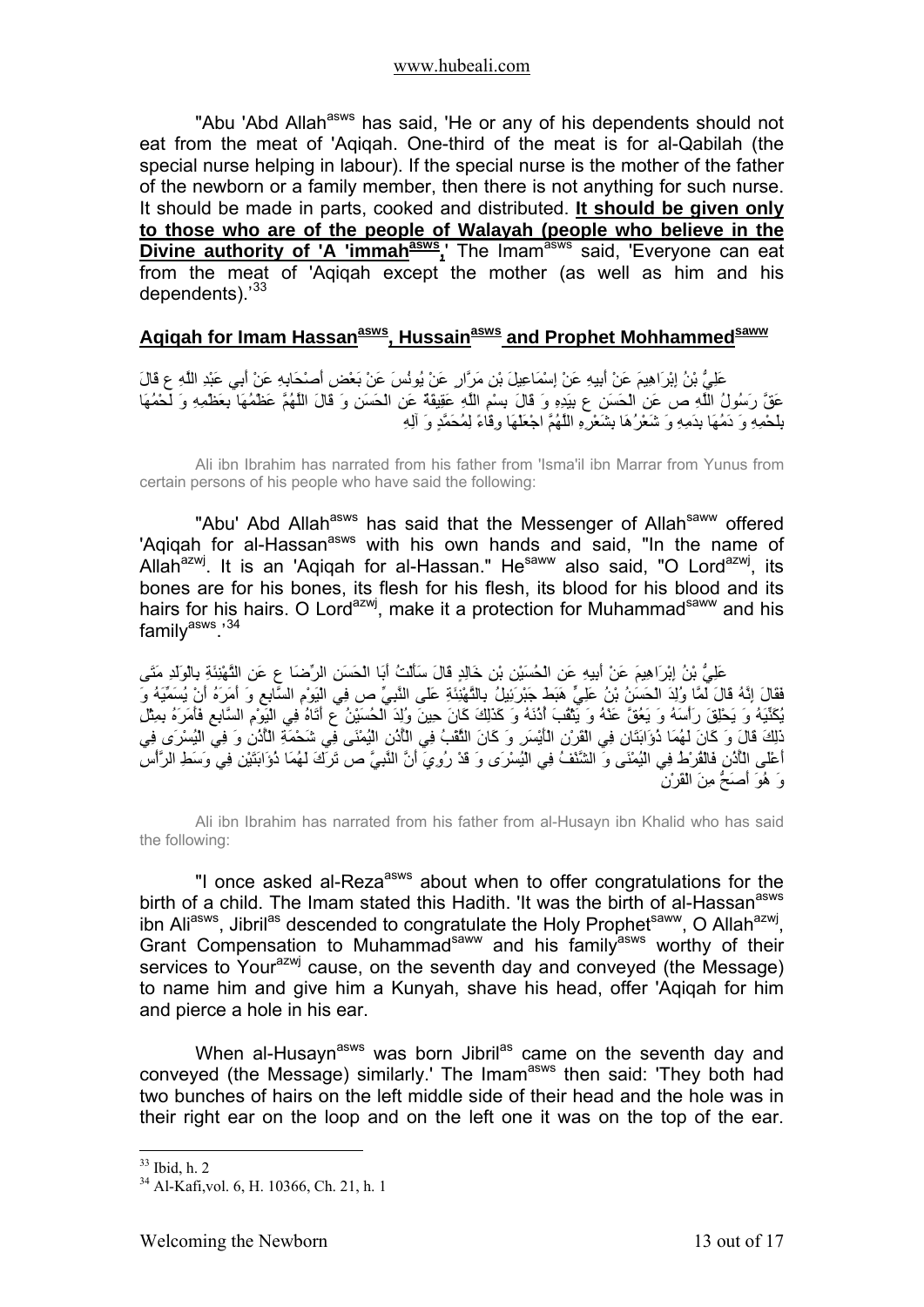<span id="page-13-0"></span>Earring was in the right ear and al-Shanf (earring) on the left ear.' It is narrated that the Holy Prophet<sup>saww</sup>, left two bunch of hairs on the middle of their head and it is more correct than al-Qarn (the left middle of the head).<sup>[35](#page-13-1)</sup>

عَلِيُّ بْنُ مُحَمَّدِ بْنِ بُنْدَارَ عَنْ إِبْرَاهِيمَ بْنِ إِسْحَاقَ الْأَحْمَرِ عَنْ أَحْمَدَ بْنِ الْحَسَنِ عَنْ أَبِي الْعَبَّاسِ عَنْ جَعْفَرِ بْنِ إِسْمَاعِيلَ عَنْ إِدْرِيسَ عَنْ أَبِي السَّائِبِ عَنْ أَبِي عَبْدِ اللَّهِ عَنْ أَبِيهِ ع قَالَ عَقَّ أَبُو طَالِبٍ عَنْ رَسُولِ اللَّهِ ص يَوْمَ السَّابِعِ وَ دَعَا آلَ أَبِي طَالِبٍ فَقَالُوا مَا هَذِهِ فَقَالَ عَقِيقَةُ أَحْمَدَ قَالُوا لِأَيِّ شَيْءٍ سَمَّيْتَهُ أَحْمَدَ قَالَ سَمَّيْتُهُ أَحْمَدَ لِمَحْمَدَةِ أَهْلِ السَّمَاءِ وَ الْأَرْضِ

Ali ibn Muhammad ibn Bandar has narrated from Ibrahim ibn Ishaq al-Ahmar from Ahmad ibn ai-Hassan from abu al-Abbas from Ja'far ibn 'Isma'il from Idris from abu al-Sa'ib who has said the following:

"Abu 'Abd Allah<sup>asws</sup> has narrated from his father who has said that abu Talib<sup>asws</sup> offered 'Aqiqah for the Messenger of Allah<sup>saww</sup> on the seventh day and invited members of his family who asked, 'What is this?' He<sup>asws</sup> replied, 'It is 'Aqiqah for Ahmad.' They asked, 'Why have you named him Ahmad?' He<sup>asws</sup> replied. I<sup>asws</sup> have named him Ahmad because of the praises of the inhabitants of the heaven and earth for himsaww.'[36](#page-13-2)

## **Cleaning the Newborn Boy on the 7<sup>th</sup> Day**

عَلِيُّ بْنُ إِبْرَاهِيمَ عَنْ هَارُونَ بْنِ مُسْلِمٍ عَنْ مَسْعَدَةَ بْنِ صَدَقَةَ عَنْ أَبِي عَبْدِ اللَّهِ ع قَالَ اخْتِنُوا أَوْلَادَآُمْ لِسَبْعَةِ أَيَّامٍ فَإِنَّهُ أَطْهَرُ وَ أَسْرَعُ لِنَبَاتِ اللَّحْمِ وَ إِنَّ الْأَرْضَ لَتَكْرَهُ بَوْلَ الْأَغْلَفِ وَ بِهَذَا الْإِسْنَادِ قَالَ قَالَ أَبُو عَبْدِ اللَّهِ ع إِنَّ ثَقْبَ أُذُنِ الْغُلَامِ مِنَ السُّنَّةِ وَ خِتَانَهُ لِسَبْعَةِ أَيَّامٍ مِنَ السُّنَّةِ

Ali ibn Ibrahim has narrated from Harun ibn Muslim from Mas'adah ibn Sadaqah who has said the following :

"Abu 'Abd Allah<sup>asws</sup> has said, 'Circumcise your children on the seventh day from their birth; it is more hygenic and allows the flesh to grow quicker. The earth dislikes the urine of the one who is not circumcised.'

Through the same chain of narrators, it is narrated that Abu 'Abd Allah<sup>asws</sup> has said, 'Piercing a hole in the ear of a boy is of Sunnah and circumcision on the seventh day is of Sunnah.<sup>[37](#page-13-3)</sup>

عَلِيٌّ عَنْ أَبِيهِ عَنِ النَّوْفَلِيِّ عَنِ السَّكُونِيِّ عَنْ أَبِي عَبْدِ اللَّهِ ع قَالَ قَالَ رَسُولُ اللَّهِ ص طَهِّرُوا أَوْلَادَآُمْ يَّسِي مَسَّلِ السَّابِعِ فَإِنَّهُ أَطْيَبَهُ وَ الْحَرْسِيِّ عَنْ جَسَمَتِي عَنْ بَيْنِ مِنْ بَيْنَ عَنْ وَق<br>يَوْمَ السَّابِعِ فَإِنَّهُ أَطْيَبَهُ وَ أَطْهَرُ وَ أَسْرَعُ لِنَبَاتِ اللَّحْمِ وَ إِنَّ الْأَرْضَ تَنْجَسُ

Ali has narrated from his father from al-Nawfaliy from al-Sakuniy who has said the following:

"Abu 'Abd Allah<sup>asws</sup>, has said that the Messenger of Allah<sup>saww</sup> has said, 'Cleanse (circumcise) your children on the seventh day of their birth; it is more

<span id="page-13-1"></span> $35$  Ibid, h. 6

<sup>36</sup> Al-Kafi,vol. 6, H. 10372, Ch. 22, h. 1

<span id="page-13-3"></span><span id="page-13-2"></span><sup>37</sup> Al-Kafi,vol. 6, H. 10373, Ch. 23, h. 1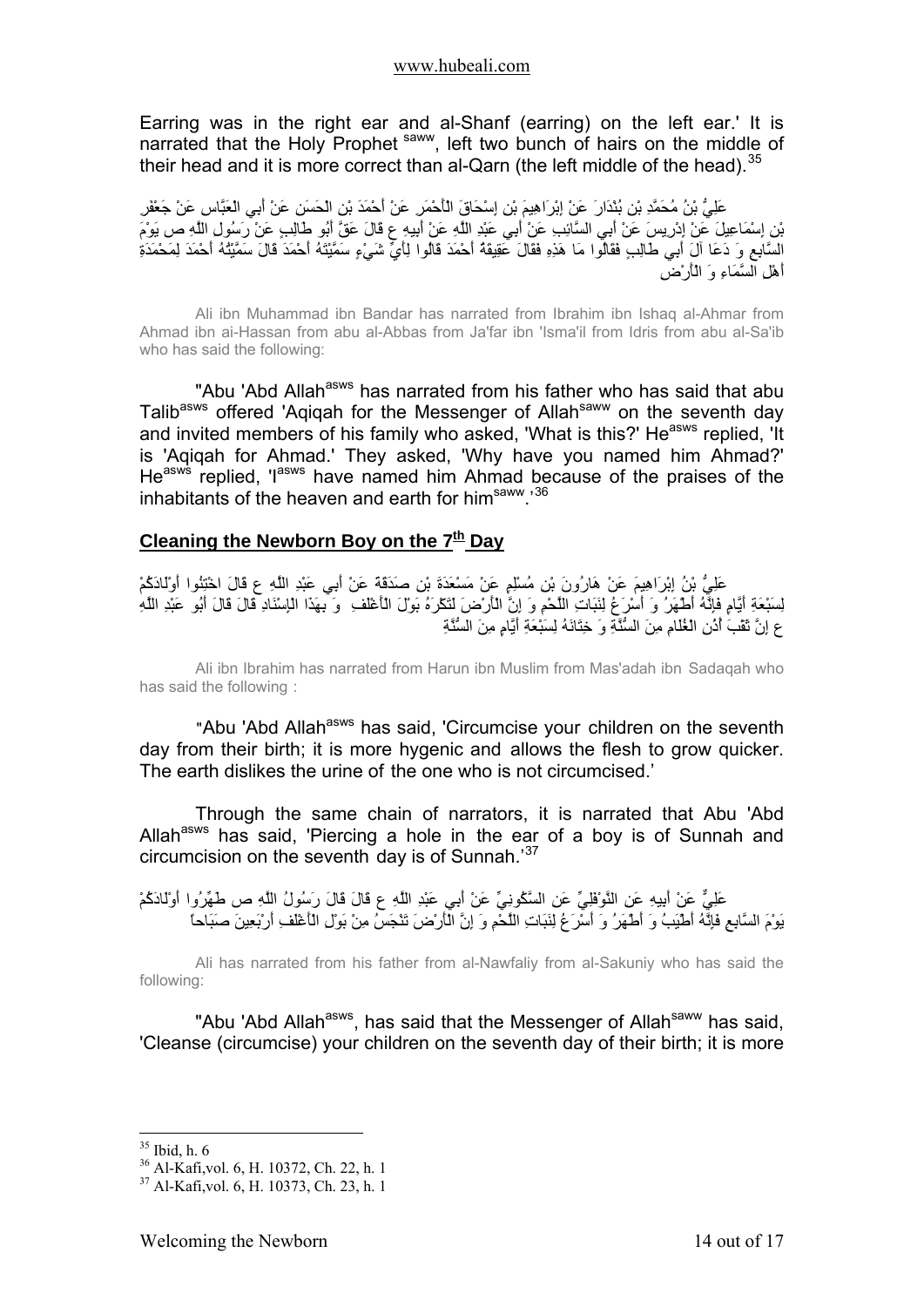hygenic and allows the flesh to grow quicker. The land remains unclean for forty days because of the urine of an uncircumcised man.<sup>[38](#page-14-0)</sup>

مُحَمَّدُ بْنُ يَحْيَى وَ مُحَمَّدُ بْنُ عَبْدِ اللَّهِ عَنْ عَبْدِ اللَّهِ بْنِ جَعْفَرٍ أَنَّهُ آَتَبَ إِلَى أَبِي مُحَمَّدٍ ع أَنَّهُ رُوِيَ عَنِ الصَّادِقِينَ ع أَنِ اخْتِنُوا أَوْلَادَآُمْ يَوْمَ السَّابِعِ يَطَّهَّرُوا وَ إِنَّ الْأَرْضَ تَضِجُّ إِلَى اللَّهِ مِنْ بَوْلِ الْأَغْلَفِ وَ لَيْسَ جُعِلْتُ مستعلِقِينَ عَنْ سَــِدَا الْــَــِدَا الْــَــَـــِيْ سَــَـــِيْ جَــَــُوزُ لَـ بَالَ -ـَرَــَــَا حَجَّامُ الْيَهُودِ فَهَلْ يَجُوزُ لِلْيَهُودِ أَنْ يَخْتِنُوا أَوْلَادَ<br>فِذَاكَ لِحَجَّامِي بَلْدِنَا حِدْقٌ بِذَلِكَ الْمُسْلِمِينَ أَمْ لَا إِنْ شَاءَ اللَّهُ فَوَقَّعَ ع السُّنَّةُ يَوْمَ السَّابِعِ فَلَا تُخَالِفُوا السُّنَنَ إِنْ شَاءَ اللَّهُ

Muhammad ibn Yahya and Muhammad ibn 'Abd Allah have narrated from 'Abd Allah ibn Ja'far who bas said tbe following:

"I once wrote to abu Muhammad<sup>asws</sup> that it is narrated from the two truthful Imam<sup>asws</sup> who have said, 'Circumcise your children on the seventh day from their birth; the earth cries before Allah<sup>azwj</sup> because of the urine of an uncircumcised person.' I pray to Allah<sup>azwj</sup> to keep my soul in service for your cause, people performing circumcision in our city are not very knowledgeable and they do not do it on the seventh day but there is a Jewish person: If it is permissible for a Jewish person to circumcise children of Muslims or not by the will of Allah. The Imam<sup>asws</sup> signed the answer that said, 'It is of Sunnah to circumcise on the seventh day, so do not oppose the Sunnah by the will of Allah.'[39](#page-14-1)

وَ عَنْهُ عَنْ أَحْمَدَ بْنِ مُحَمَّدِ بْنِ عِيسَى عَنْ مُحَمَّدِ بْنِ عِيسَى عَنْ عَبْدِ اللَّهِ بْنِ سِنَانٍ عَنْ أَبِي عَبْدِ اللَّهِ ع قَالَ ثَقْبُ أُذُنِ الْغُلَامِ مِنَ السُّنَّةِ وَ خِتَانُ الْغُلَامِ مِنَ السُّنَّةِ

It is narrated from the narrator of the previous Hadith from Ahmad ibn Muhammad ibn 'Isa from 'Abd Allah ibn Sinan who has said the following:

"Abu 'Abd Allah<sup>asws</sup> has said, 'Piercing the ears of a boy is of the Sunnah as well as his circumcision.'[40](#page-14-2)

وَ عَنْهُ عَنْ أَحْمَدَ بْنِ مُحَمَّدٍ عَنِ الْحَسَنِ بْنِ عَلِيِّ بْنِ يَقْطِينٍ عَنْ أَخِيهِ الْحُسَيْنِ عَنْ أَبِيهِ عَلِيِّ بْنِ يَقْطِينٍ قَالَ سَأَلْتُ أَبَا الْحَسَنِ ع عَنْ خِتَانِ الصَّبِّيِّ لِسَبْعَةِ أَيَّامٍ مِنَ السُّنَّةِ هُوَ أَوْ يُؤَخَّرُ وَ أَيُّهُمَا أَفْضَلُ قَالَ لِسَبْعَةِ أَيَّامٍ مِنَ<br>قَالَ سَأَلْتُ أَبَا الْحَسَنِ ع عَنْ خِتَانِ الصَّبَ السُّنَّةِ وَ إِنْ أُخِّرَ فَلَا بَأْسَ

It is narrated from the narrator of the previous Hadith from Ahmad ibn Muhammad from al-Hassan ibn Ali ibn Yaqtin from his brother al-Husayn from his father Ali ibn Yaqtin who has said the following:

"I once asked abu al-Hassan<sup>asws</sup> about circumcision of a child if on the seventh day is of Sunnah or can be delayed and which one is better. The Imam<sup>asws</sup> said, 'On the seventh day is of Sunnan but delaying is not harmful.'[41](#page-14-3)

عِدَّةٌ مِنْ أَصْحَابِنَا عَنْ أَحْمَدَ بْنِ أَبِي عَبْدِ اللَّهِ عَنْ أَبِيهِ عَنْ عَبْدِ اللَّهِ بْنِ الْمُغِيرَةِ عَمَّنْ ذَكَرَهُ عَنْ أَبِي عَبْدِ اللَّهِ ع قَالَ الْمَوْلُودُ يُعَقُّ عَنْهُ وَ يُخْتَنُ لِسَبْعَةِ أَيَّامٍ

<sup>38</sup> Ibid, h. 2

<span id="page-14-1"></span><span id="page-14-0"></span><sup>39</sup> Ibid, h. 3

<span id="page-14-2"></span><sup>40</sup> Al-Kafi,vol. 6, H. 10377, Ch. 23, h. 5

<span id="page-14-3"></span> $41$  Ibid h  $7$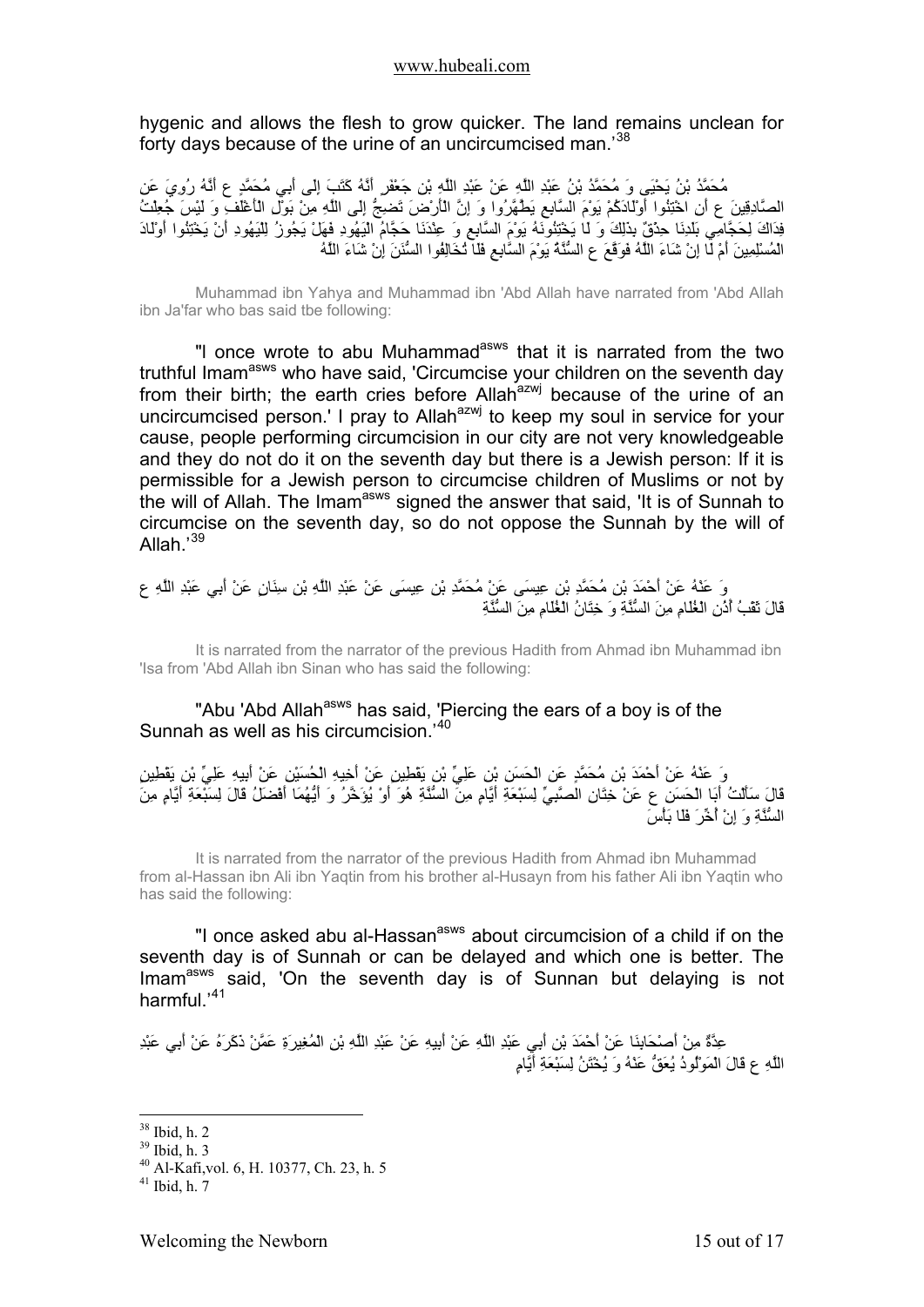<span id="page-15-0"></span>A number of our people have narrated from Ahmad ibn abu . Abd Allah from his father from 'Abd Allah ibn al-Mughirah from those whom he has mentioned who has said the following:

"Abu 'Abd Allah<sup>asws</sup> has said, 'For a newborn 'Aqiqah is offered on the seventh day and the child is circumcised.<sup>[42](#page-15-1)</sup>

عَلِيُّ بْنُ إِبْرَاهِيمَ عَنْ أَبِيهِ عَنِ النَّوْفَلِيِّ عَنِ السَّكُونِيِّ عَنْ أَبِي عَبْدِ اللَّهِ ع قَالَ قَالَ أَمِيرُ الْمُؤْمِنِينَ ع إِذَا أَسْلَمَ الرَّجُلُ اخْتَتَنَ وَ لَوْ بَلَغَ ثَمَانِينَ

Ali ibn Ibrahim has narrated from his father from al-Nawfaliy from al-Sakuniy who has said the following:

"Abu 'Abd Allah<sup>asws</sup> has said that Amir-ul-Momaneen<sup>asws</sup> has said: 'If a man becomes a Muslim he must circumcise even if he is eighty years' old.<sup>[43](#page-15-2)</sup>

## **BreastFeeding**

مُحَمَّدُ بْنُ يَحْيَى عَنْ أَحْمَدَ بْنِ مُحَمَّدٍ عَنْ مُحَمَّدِ بْنِ يَحْيَى عَنْ طَلْحَةَ بْنِ زَيْدٍ عَنْ أَبِي عَبْدِ اللَّهِ ع قَالَ قَالَ أَمِيرُ الْمُؤْمِنِينَ ع مَا مِنْ لَبَنٍ يُرْضَعُ بِهِ الصَّبِيُّ أَعْظَمَ بَرَآَةً عَلَيْهِ مِنْ لَبَنِ أُمِّهِ

Muhammad ibn Yahya has narrated from Ahmad ibn Muhammad from Muhammad ibn Yahya from Talhah ibn Zayd who has said the following:

"Abu 'Abd Allah<sup>asws</sup> has said that Amir-ul-Momaneen<sup>asws</sup> has said, 'No other milk has a greater blessing for the child as the milk of his mother does.'[44](#page-15-3)

مُحَمَّدُ بْنُ يَحْيَى عَنْ سَلَمَةَ بْنِ الْخَطَّابِ عَنْ مُحَمَّدِ بْنِ مُوسَى عَنْ مُحَمَّدِ بْنِ الْعَبَّاسِ بْنِ الْوَلِيدِ عَنْ أَبِيهِ عَنْ أُمِّهِ أُمِّ إِسْحَاقَ بِنْتِ سُلَيْمَانَ قَالَتْ نَظَرَ إِلَيَّ أَبُو عَبْدِ اللَّهِ ع وَ أَنَا أُرْضِعُ أَحَدَ بَنِيَّ مُحَمَّداً أَوْ إِسْحَاقَ فَقَالَ يَا أُمَّ إِسْحَاقَ لَا تُرْضِعِيهِ مِنْ ثَدْيٍ وَاحِدٍ وَ أَرْضِعِيهِ مِنْ آِلَيْهِمَا يَكُونُ أَحَدُهُمَا طَعَاماً وَ الْآخَرُ شَرَاباً

Muhammad ibn Yahya has narrated from Salmah ibn al-Khattab from Muhammad ibn Musa from Muhammad ibn al-rAbbas ibn al-Walid from his father from 'Umm Ishaq daughter of Sulayman who has said the following:

"Abu 'Abd Allah<sup>asws</sup> once looked to me when I was breastfeeding one of my sons, Muhammad or Ishaq and the Imam<sup>asws</sup> said: 'O 'Umm Ishaq, do not breastfeed him from one breast only. Breastfeed him from both breasts; one is food and the other is the drink for him.'[45](#page-15-4)

مُحَمَّدٌ عَنْ أَحْمَدَ بْنِ مُحَمَّدِ بْنِ عِيسَى عَنْ مُحَمَّدِ بْنِ سِنَانٍ عَنْ عَمَّارِ بْنِ مَرْوَانَ عَنْ سَمَاعَةَ عَنْ أَبِي عَبْدِ اللَّهِ ع قَالَ الرَّضَاعُ وَاحِدٌ وَ عِشْرُونَ شَهْراً فَمَا نَقَصَ فَهُوَ جَوْرٌ عَلَى الصَّبِيِّ

Muhammad has narrated from Ahmad ibn Muhammad ibn 'Isa from Muhammad ibn Sinan from' Amrnar ibn Marwan from Sarna'ah who has said the following:

 $42$  Ibid, h. 9

<span id="page-15-2"></span><span id="page-15-1"></span> $43$  Ibid, h.10

<span id="page-15-3"></span><sup>44</sup> Al-Kafi,vol. 6, H. 10397, Ch. 28, h. 1

<span id="page-15-4"></span> $45$  Ibid, h.  $2$